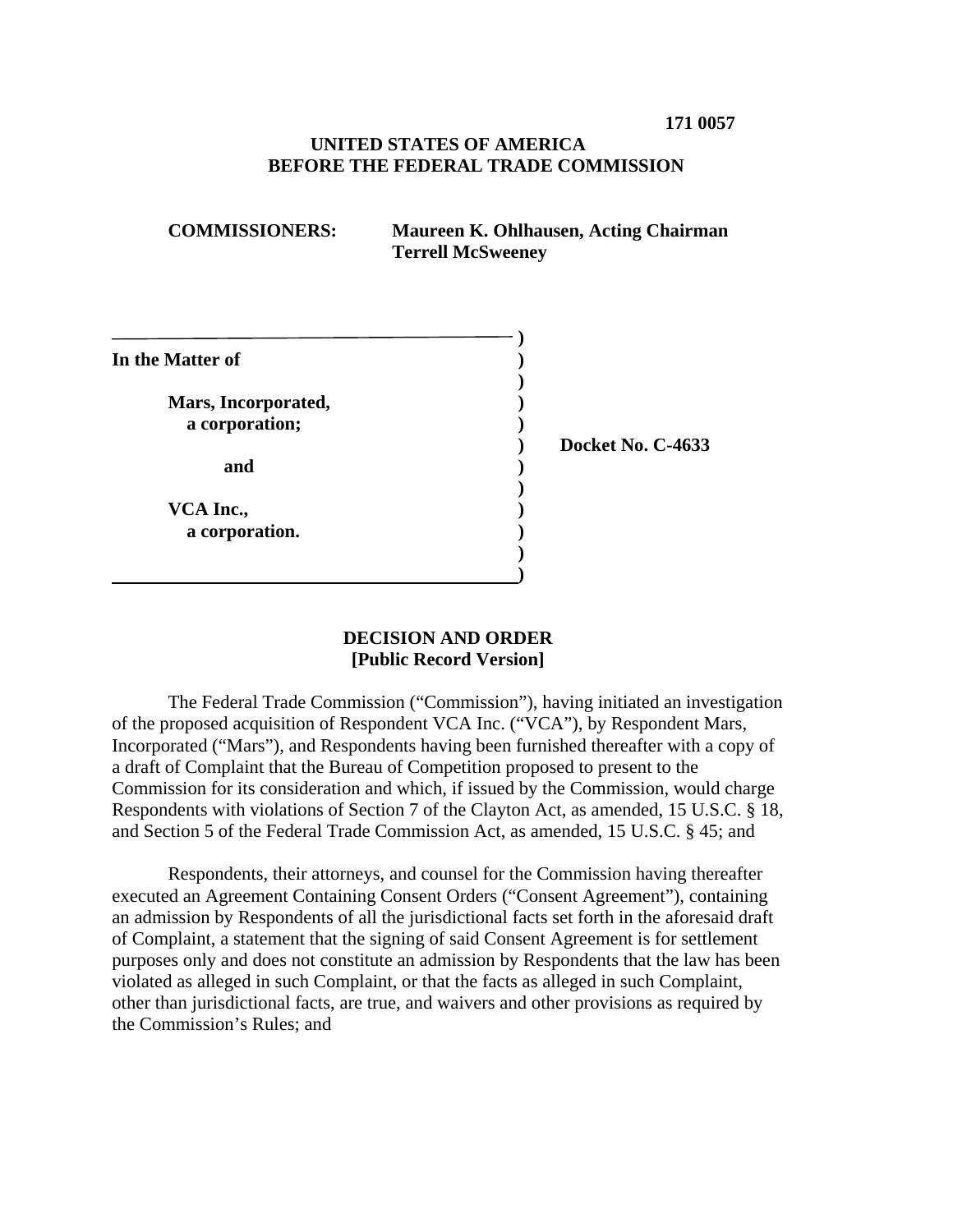that it had reason to believe that Respondents have violated the said Acts and that a for a period of thirty (30) days for the receipt and consideration of public comments, and Commission Rule 2.34, 16 C.F.R. § 2.34, and having revised the Decision and Order in The Commission having thereafter considered the matter and having determined Complaint should issue stating its charges in that respect, and having accepted the executed Consent Agreement and placed such Consent Agreement on the public record having duly considered the comments received from interested persons pursuant to certain respects, now in further conformity with Commission Rule 2.34, the Commission hereby makes the following jurisdictional findings and issues the following Decision and Order ("Order"):

- 1. Respondent Mars is a corporation organized, existing, and doing business under and by virtue of the laws of the state of Delaware, with its office and principal place of business located at 6885 Elm Street, McLean, Virginia, 22101.
- 2. Respondent VCA is a corporation organized, existing, and doing business under and by virtue of the laws of the state of Delaware, with its office and principal place of business located at 12401 West Olympic Boulevard, Los Angeles, California, 90064.
- proceeding and of Respondents, and this proceeding is in the public interest. 3. The Federal Trade Commission has jurisdiction over the subject matter of this

## **ORDER**

## **I.**

 **IT IS ORDERED** that, as used in this Order, the following definitions shall apply and all other definitions used in the Hold Separate Order, shall apply:

- employees, agents, representatives, successors, and assigns of each. After the date the Acquisition is completed, "Mars" includes VCA. A. "Mars" means Mars Incorporated, its directors, officers, employees, agents, representatives, successors, and assigns; and its joint ventures, subsidiaries, divisions, groups, and affiliates controlled by Mars, including Banfield Pet Hospital, BluePearl and Pet Partners, and the respective directors, officers,
- B. "VCA" means VCA Inc., its directors, officers, employees, agents, representatives, successors, and assigns; and its joint ventures, subsidiaries, divisions, groups, and affiliates controlled by VCA, and the respective directors, officers, employees, agents, representatives, successors, and assigns of each.
- C. "Acquirer" means each Person approved by the Commission to acquire the Divestiture Assets pursuant to this Order.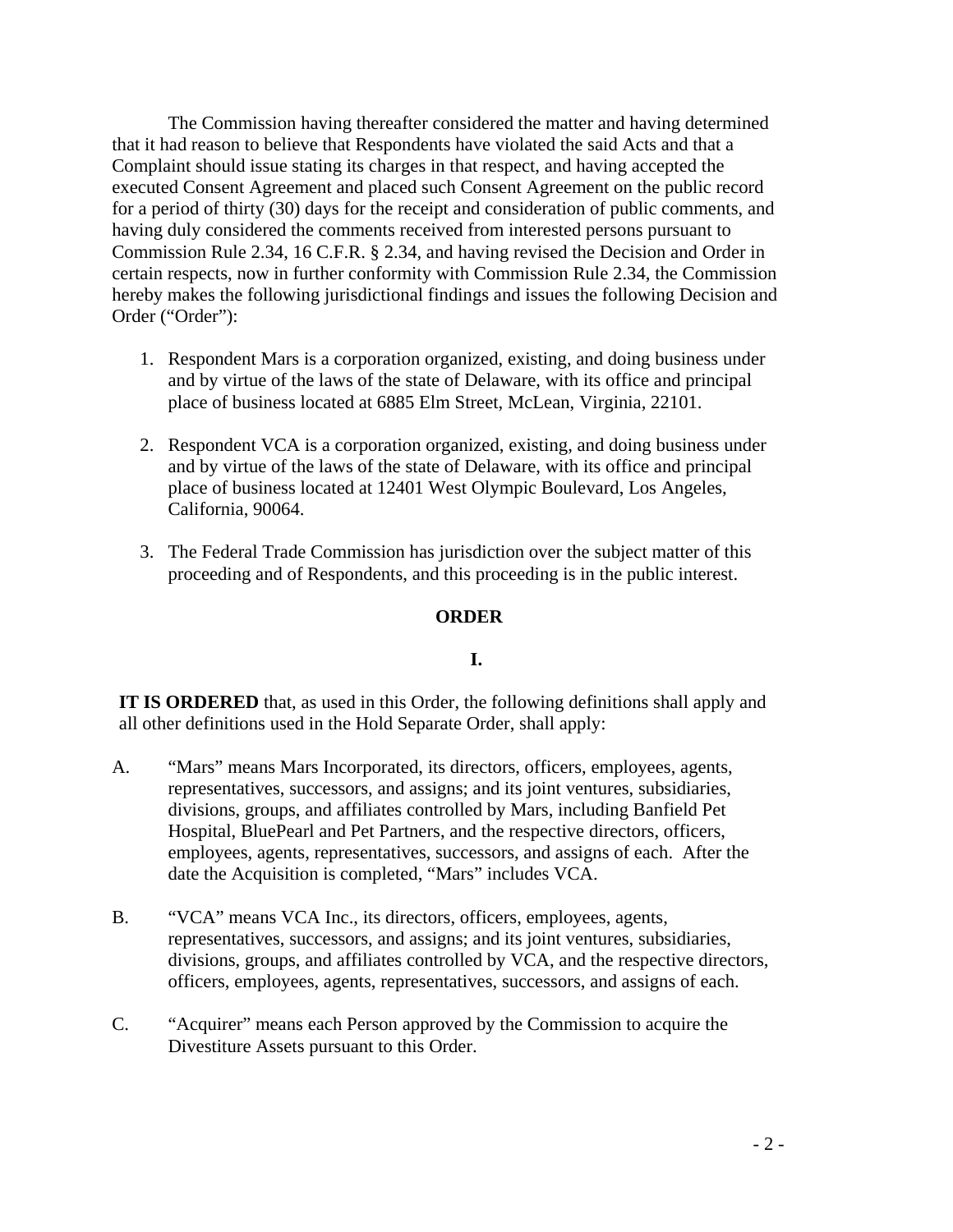- contemplated by, the Agreement and Plan of Merger dated January 7, 2017. D. "Acquisition" means the acquisition by Mars of VCA, as described in, and
- E. "Acquisition Date" means the date on which the Acquisition is consummated.
- F. "Business Records" means all information, books and records, documents, files, and forecasts, operating plans, price lists, cost information, supplier and vendor correspondence, manuals, computer printouts, databases, and other documents, including all hard copies and electronic records wherever stored, including without limitation, client and customer lists, patient and payor information, referral sources, research and development reports, production reports, service and warranty records, maintenance logs, equipment logs, operating guides and manuals, documents relating to policies and procedures, financial and accounting records and documents, creative materials, advertising materials, promotional materials, studies, reports, correspondence, financial statements, financial plans contracts, marketing analyses, customer lists, customer contracts, employee lists and contracts, salaries and benefits information, physician lists and contracts, supplier lists and contracts, and, subject to legal requirements, copies of all personnel files.
- G. "Clinic Assets" means all of Respondents' rights, title, and interest in all property Specialty Veterinary Clinic of the Divestiture Clinics, including, without and assets, tangible or intangible, of whatever nature and wherever located, relating to or used in connection with the Emergency Veterinary Clinic or limitation, all:
	- located thereon, owned, leased, or otherwise held; 1. Real property interests (including fee simple interests and real property leasehold interests, whether as lessor or lessee), wherever located, including all easements, appurtenances, licenses, and permits, together with all buildings and other structures, facilities, and improvements
	- of Specialty Veterinarian services at the Divestiture Clinics on or after June 1, 2017; 2. Tangible Personal Property, including, without limitation, any Tangible Personal Property removed from and not replaced at the Divestiture Clinics, if such property was used by or in connection with the provision
	- but not limited to, contracts and agreements with physicians and other property lessees, licensors, licensees, consigners, and consignees; 3. Rights under any and all contracts and agreements (e.g., leases, service agreements such as supply agreements, procurement contracts), including, veterinary health care providers and support staff, suppliers, sales representatives, distributors, agents, personal property lessors, personal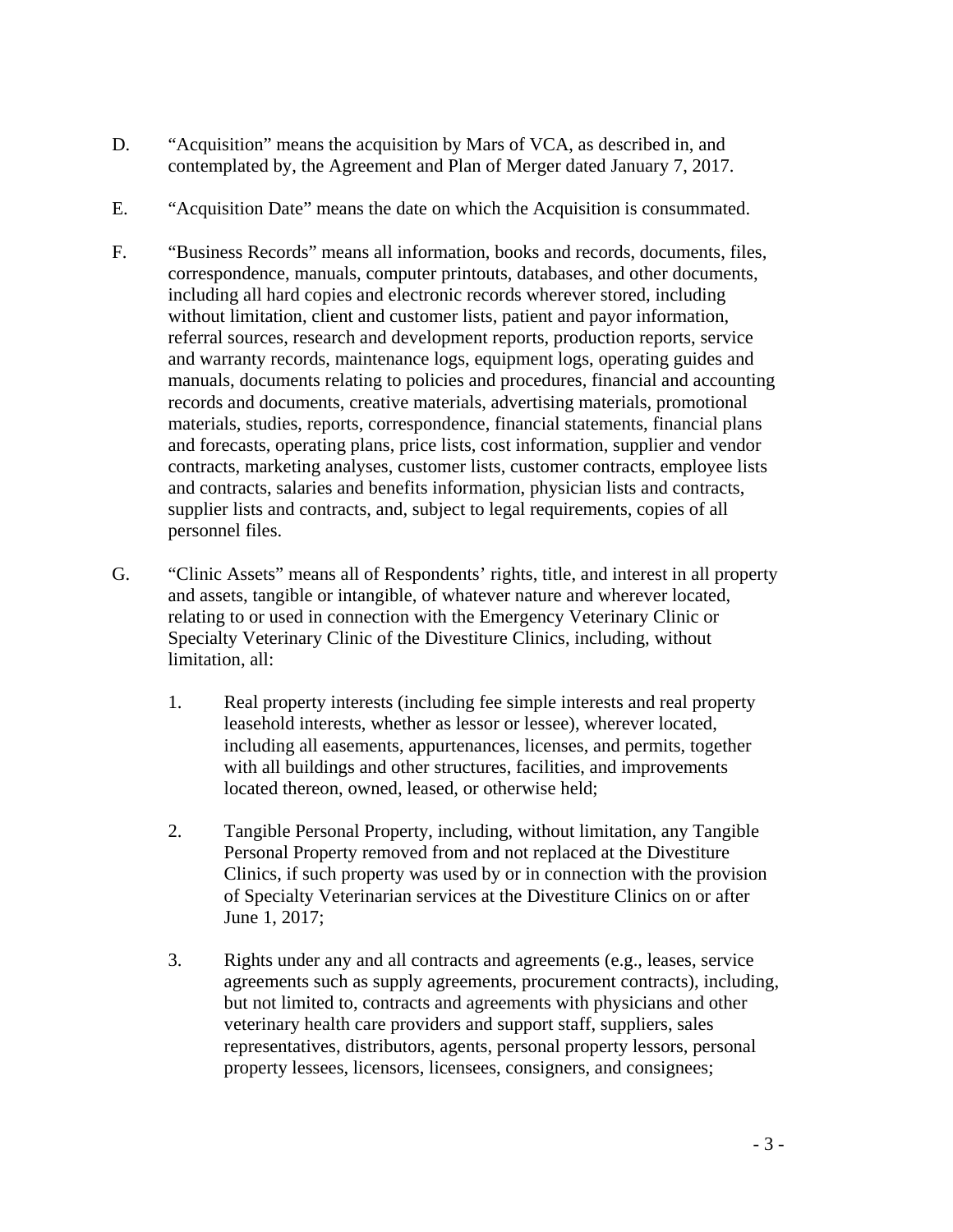- 4. Rights and title in and to use the name or part of the name of the Respondents); *PROVIDED, HOWEVER*, that Acquirer shall not have the VA 22180, shall have the exclusive right as to the Respondents to use, after a transition period, "Hope" in any veterinary clinic name – specialty or otherwise – in the Relevant Notice Area that includes the BluePearl Divestiture Clinic on a permanent and exclusive basis (even as to right to use Mars and VCA trademarks, trade names, or logos; *PROVIDED, FURTHER, HOWEVER*, that the Acquirer of the BluePearl Hope Advanced Veterinary Center, located at 140 Park Street, SE, Vienna, Hope Advanced Veterinary Center in Vienna, VA.
- Intellectual Property;
- 5. Intellectual Property;<br>6. Intangible rights and property other than Intellectual Property, including, going concern value, goodwill, internet, telecopy and telephone numbers, domain names, listings, and web sites, *PROVIDED, HOWEVER*, intangible rights do not include domain names, and web sites;
- 7. Approvals, consents, licenses, certificates, registrations, permits, waivers, or other authorizations issued, granted, given, or otherwise made available by or under the authority of any governmental body or pursuant to any legal requirement, and all pending applications therefore or renewals thereof, to the extent assignable;
- 8. All consumable or disposable inventory kept in the normal course of business, including, but not limited to, janitorial, office, and medical supplies, and pharmaceuticals;
- 9. Accounts receivable;
- 10. Rights under warranties and guarantees, express or implied; and
- 11. Business Records.

 Records to the extent necessary to comply with applicable law, regulations, and *PROVIDED, HOWEVER*, that Respondents may retain a copy of Business other legal requirements.

- H. "Closing Date" means the date on which each divestiture required by this Order is completed.
- I. "Commission" means the Federal Trade Commission.
- J. "Confidential Business Information" means information not in the public domain that is related to or used in connection with the Divestiture Clinics, except for any information that was or becomes generally available to the public other than as a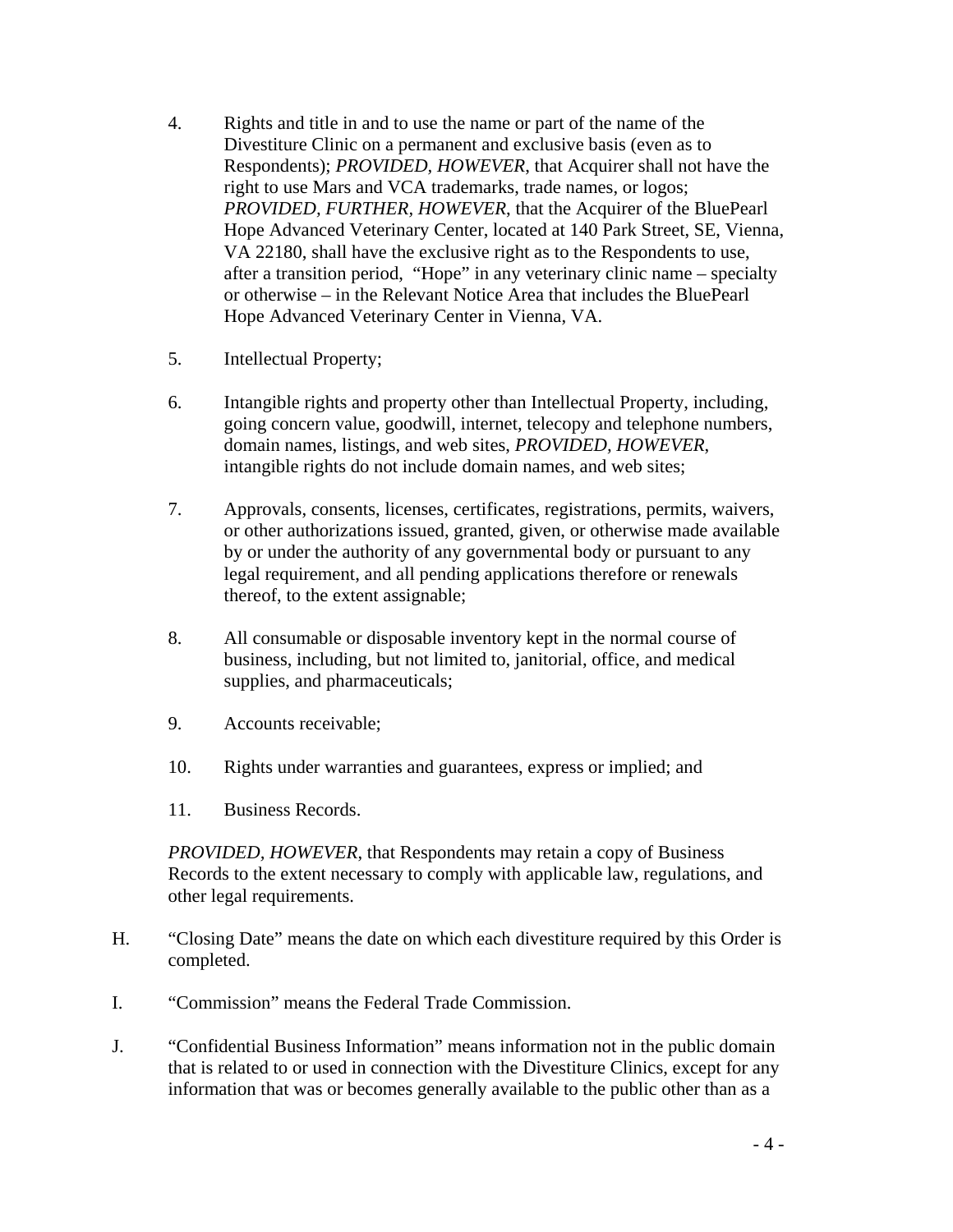commercial information, management system information, business processes and information, supplier qualification and approval practices and information, and result of disclosure by Respondents, and includes, but is not limited to, pricing information, marketing methods, market intelligence, competitor information, practices, bidding practices and information, procurement practices and training practices.

- Transitional Services. "Direct Cost" to an Acquirer for its use of any of Respondents' employees' labor shall not exceed the then-current average wage K. "Direct Cost" means cost not to exceed the cost of labor, material, travel, and other expenditures to the extent the costs are directly incurred to provide rate for such employee, including benefits.
- L. "Divestiture Clinics" means the following Emergency Veterinary Clinics or Specialty Veterinary Clinics owned and operated by Respondents:
	- 1. VCA Mission Animal Referral and Emergency Center, located at 5914 Johnson Drive, Mission, KS 66202;
	- Gilbert, AZ 85233; 2. BluePearl Emergency Animal Clinic, located at 86 West Juniper Avenue,
	- 3. VCA Animal Specialty Center, located at 9 Odell Plaza, Yonkers, NY 10101;
	- Gaithersburg, MD 20877; 4. VCA Veterinary Referral Associates, located at 500 Perry Parkway,
	- 5. BluePearl Hope Advanced Veterinary Center, located at 140 Park Street, SE, Vienna, VA 22180;
	- Street, Suite 109, Vancouver, WA 98665; 6. BluePearl Columbia River Veterinary Specialist, located at 6607 NE 84th
	- 7. BluePearl Cascade Veterinary Referral Center, located at 11140 SW 68th Parkway, Tigard, OR 97223;
	- 8. BluePearl Emergency Pet Clinic, located at 1502 Airline Road, #220, Corpus Christi, TX 78412;
	- 9. Blue-Pearl Emergency Pet Center, located at 8503 Broadway Street, #105, San Antonio, TX 78217;
	- 10. BluePearl Emergency Pet Hospital, located at 1050 Bonaventura Drive, Elk Grove Village, IL 60007;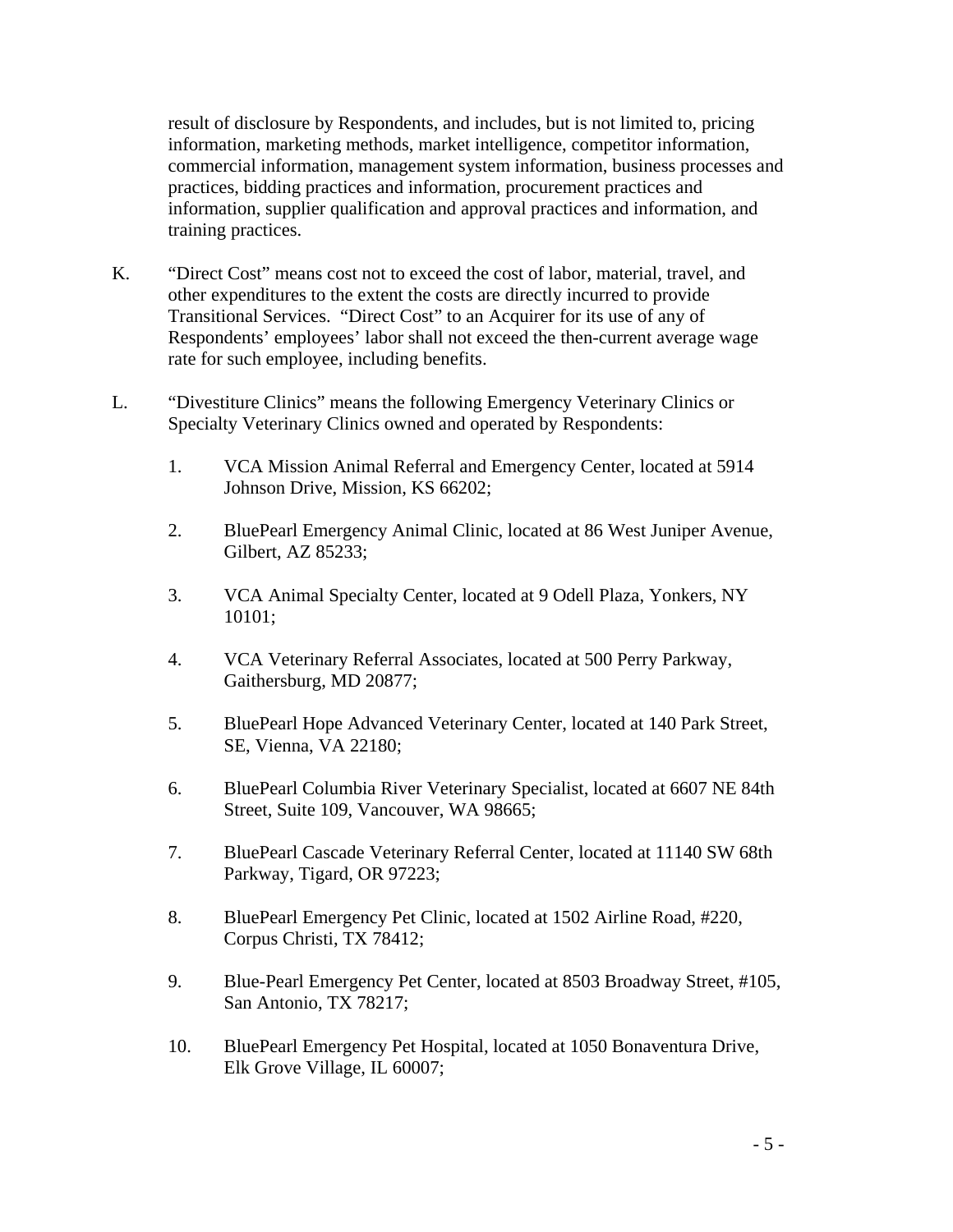- 11. VCA Veterinary Specialty Center of Seattle, located at 20115 44th Avenue W, Lynwood, WA 98036; and
- 12. VCA Alpine Animal Hospital, located at 888 NW Sammamish Road, Issaquah, WA 98027.
- M. "Divestiture Package A" means the following Divestiture Clinics owned and operated by Respondents:
	- 1. VCA Mission Animal Referral and Emergency Center, located at 5914 Johnson Drive, Mission, KS 66202;
	- 2. BluePearl Emergency Animal Clinic, located at 86 West Juniper Avenue, Gilbert, AZ 85233; and
	- 3. VCA Animal Specialty Center, New York, located at 9 Odell Plaza, Yonkers, NY 10101.
- N. "Divestiture Package B" means the following Divestiture Clinics owned and operated by Respondents:
	- Gaithersburg, MD 20877; 1. VCA Veterinary Referral Associates, located at 500 Perry Parkway,
	- Gaithersburg, MD 20877;<br>2. BluePearl Hope Advanced Veterinary Center, located at 140 Park Street, SE, Vienna, VA 22180;
	- 3. BluePearl Columbia River Veterinary Specialist, located at 6607 NE 84<sup>th</sup> Street, Suite 109, Vancouver, WA 98665; and
	- 4. BluePearl Cascade Veterinary Referral Center, located at 11140 SW 68<sup>th</sup> Parkway, Tigard, OR 97223.
- O. "Divestiture Package C" means the following Divestiture Clinics owned and operated by Respondents:
	- 1. BluePearl Emergency Pet Clinic, located at 1502 Airline Road, #220, Corpus Christi, TX 78412;
	- 2. Blue-Pearl Emergency Pet Center, located at 8503 Broadway Street, #105, San Antonio, TX 78217;
	- Elk Grove Village, IL 60007; 3. BluePearl Emergency Pet Hospital, located at 1050 Bonaventura Drive, Elk Grove Village, IL 60007;<br>- 6 -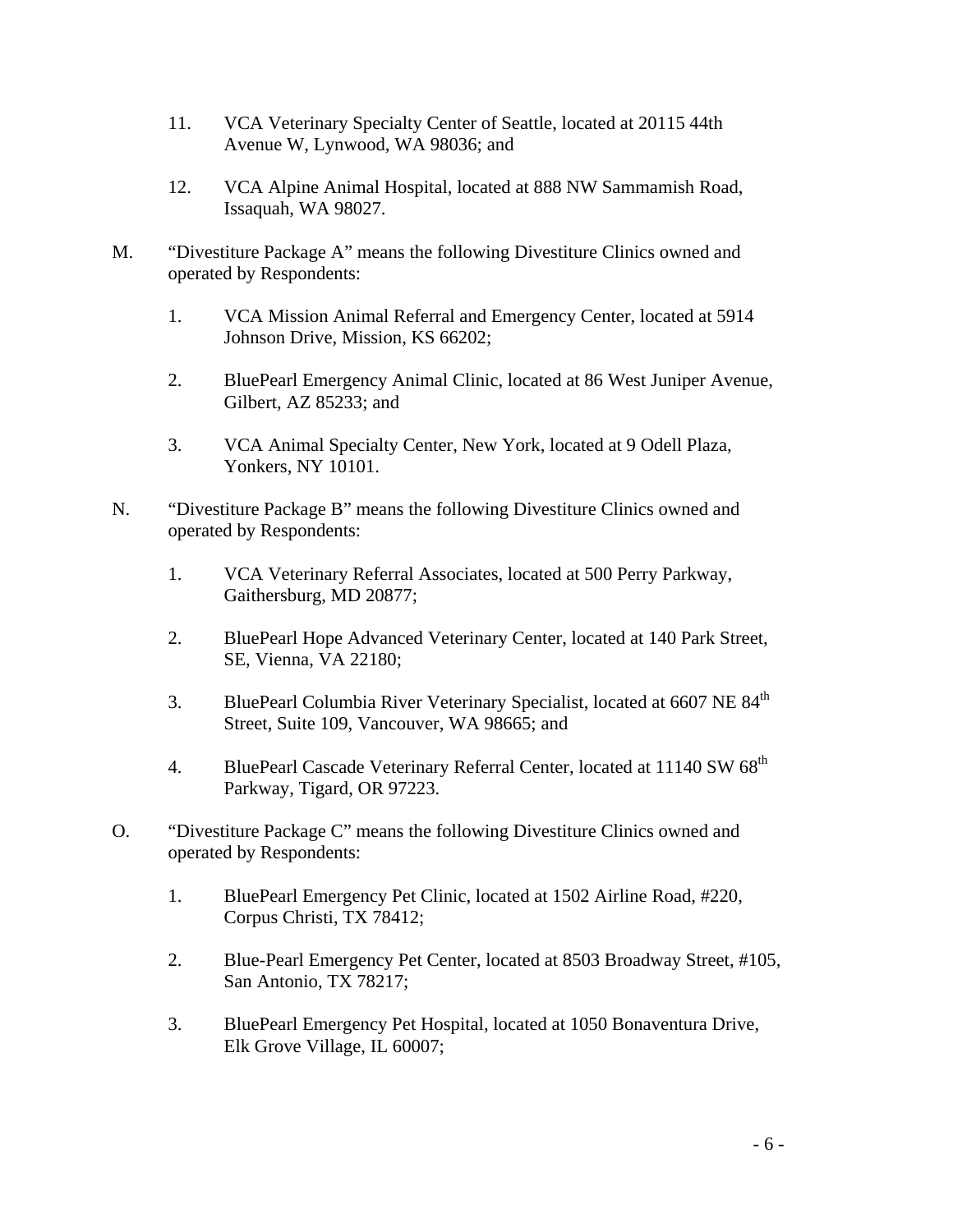- 4. VCA Veterinary Specialty Center of Seattle, located at 20115 44<sup>th</sup> Avenue W, Lynwood, WA 98036; and
- 5. VCA Alpine Animal Hospital, located at 888 NW Sammamish Road, Issaquah, WA 98027.
- P. "Divestiture Trustee" means the person appointed pursuant to Paragraph VI of this Order.
- of emergency patients during its specified hours of operation. A veterinarian is in attendance at all hours of operation and sufficient staff is available to provide timely and appropriate care. Veterinarians, support staff, instrumentation, medications, and supplies must be sufficient to provide an appropriate level of Q. "Emergency Veterinary Clinic" means a veterinary clinic that offers 24-hour or overnight service with the primary function of receiving, treating, and monitoring emergency care.
- government or governmental organization, including, but not limited to, licenses, R. "Government Approvals" means any permissions or sanctions issued by any permits, accreditations, authorizations, registrations, certifications, certificates of occupancy, and certificates of need.
- S. "Intellectual Property" means, without limitation, all:
	- 1. Patents, patent applications, and inventions and discoveries that may be patentable;
	- 2. Know-how, trade secrets, software, technical information, data, registrations, applications for Governmental Approvals, inventions, processes, best practices (including clinical pathways), formulae, protocols, standards, methods, techniques, designs, quality control practices and information, research and test procedures and information, and safety, environmental and health practices and information;
	- qualification and approval practices and information, training materials, 3. Confidential or proprietary information, commercial information, management systems, business processes and practices, customer lists, customer information, customer records and files, customer communications, procurement practices and information, supplier sales and marketing materials, customer support materials, advertising and promotional materials; and
	- relief for infringement, dilution, misappropriation, violation, or breach of any of the foregoing. 4. Rights in any jurisdiction to limit the use or disclosure of any of the foregoing, and rights to sue and recover damages or obtain injunctive any of the foregoing.<br>
	-7 -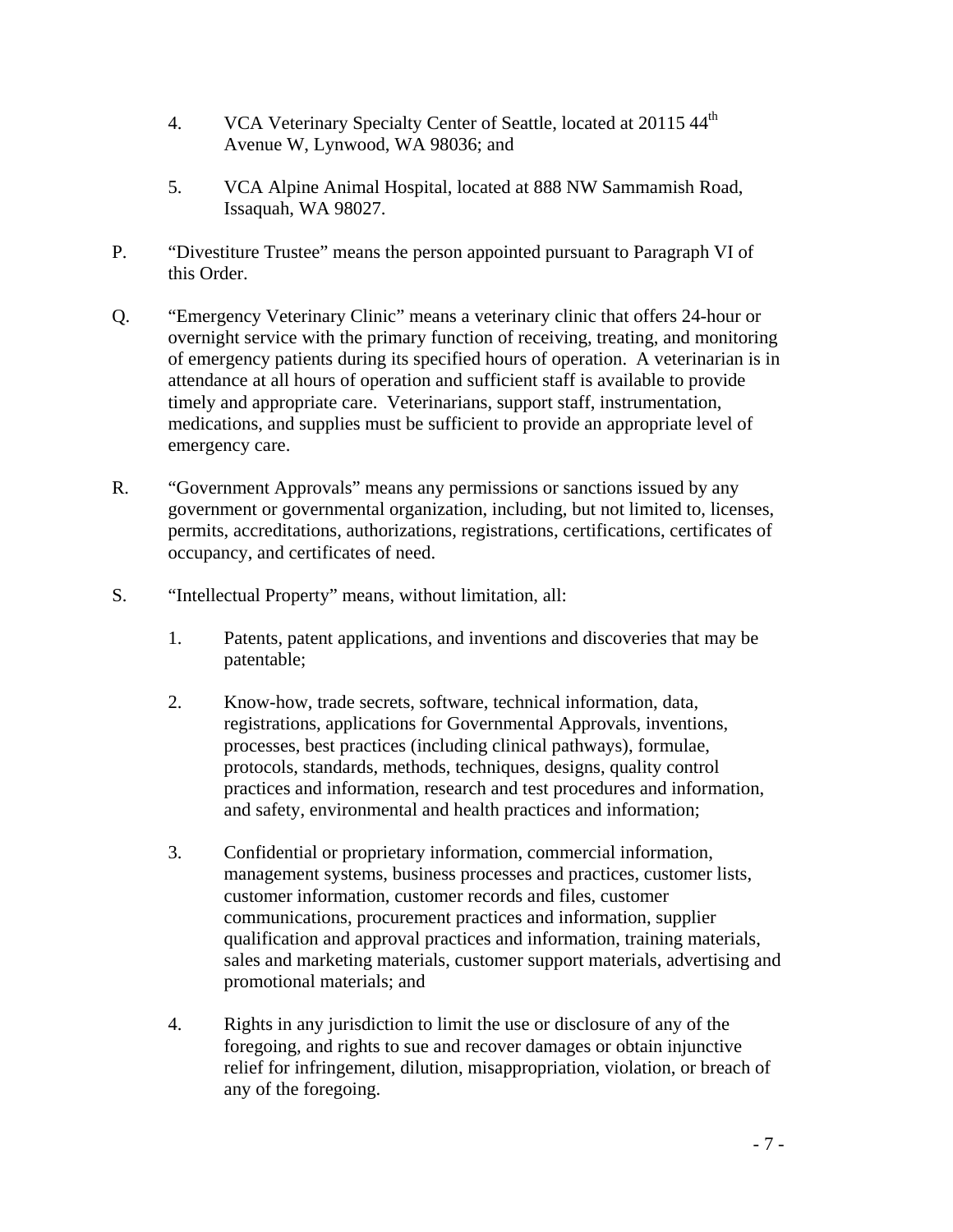*PROVIDED, HOWEVER,* that Intellectual Property shall not include Mars and VCA trademarks, trade names, or logos.

- T. "Monitor" means the person appointed as Monitor in this Order.
- U. "NVA" means National Veterinary Associates, Inc., a Delaware corporation, with its office and principal place of business located at 29229 Canwood Street #100, Agoura Hills, CA 91301.
- V. "NVA Divestiture Agreements" means the Divestiture Agreements by and among VCA, BluePearl, Animal Care Specialists, and NVA, dated July 21, 2017, and July 24, 2017, and all attachments and exhibits, thereto, attached as Non-Public Appendix D to this Order.
- W. "Pathway" means Pathway Partners Vet Management Company, LLC, a Delaware limited liability company, with its office and principal place of business located at 4225 Guadalupe St, Austin, TX 78751.
- X. "Pathway Divestiture Agreement" means the Divestiture Agreement by and among VCA, BluePearl, and Pathway, dated July 24, 2017, and all attachments and exhibits, thereto, attached as Non-Public Appendix E to this Order.
- Y. "Person" means any individual, partnership, firm, corporation, association, trust, unincorporated organization, or other entity or governmental body.
- Z. "PetVet" means PetVet Care Centers, a Delaware limited liability company, with its main office and principal place of business located at One Gorham Island, Westport, CT, 06880.
- exhibits, thereto, attached as Non-Public Appendix F to this Order. AA. "PetVet Divestiture Agreement" means the Divestiture Agreement by and among VCA, BluePearl, and PetVet, dated July 22, 2017, and all attachments and
- BB. "Relevant Notice Area" means the areas identified in Non-Public Appendix A to this Order.
- at any time during the ninety (90) days preceding the date the Acquisition is duties relate or related to the Divestiture Clinic. CC. "Relevant Employees" means any and all full-time employees, part-time employees, or contract employees, who work or worked at the Divestiture Clinics completed or at any time after the date the Acquisition is completed, and whose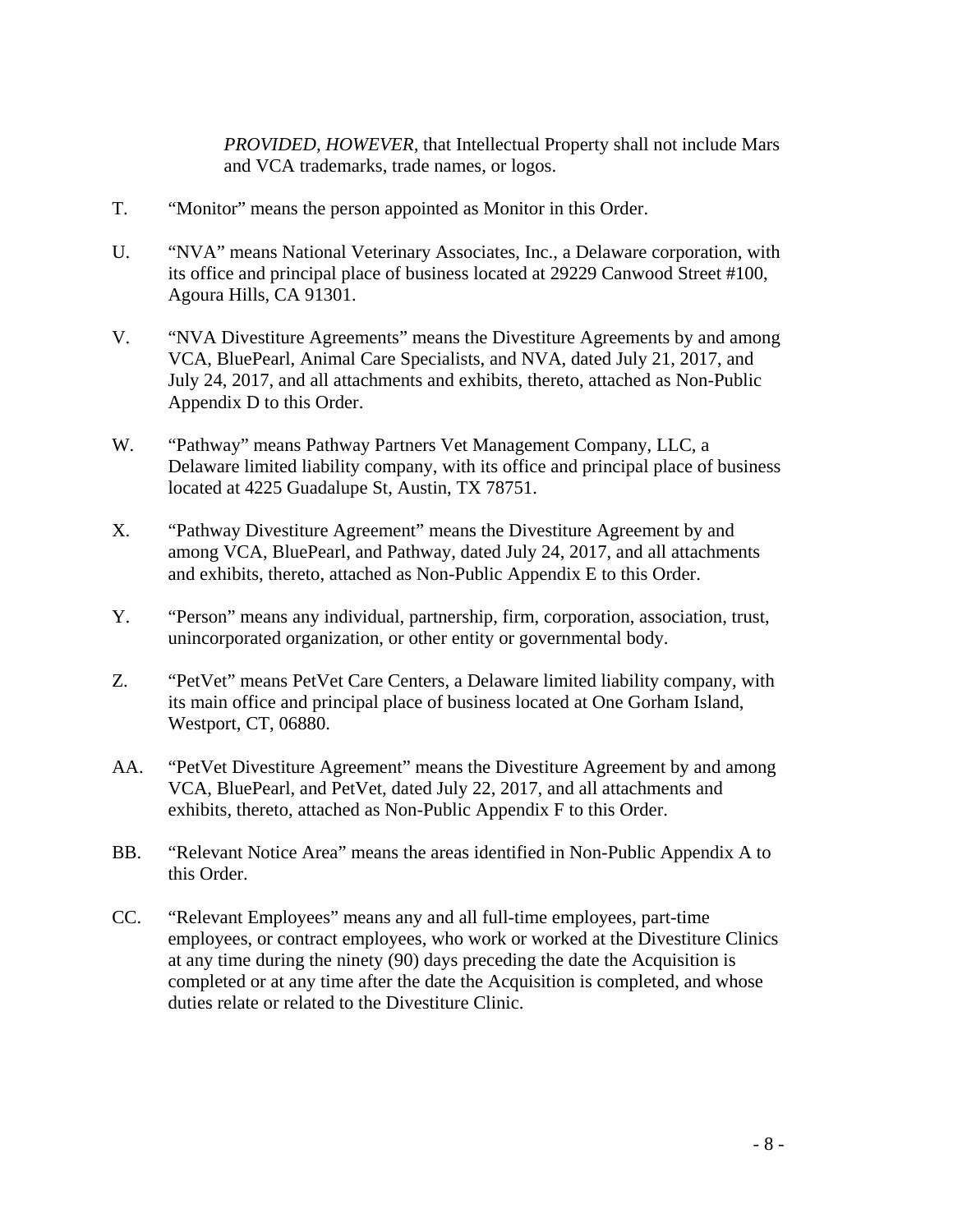- DD. "Remedial Agreement" means the following:
	- 1. The NVA Divestiture Agreements;
	- 2. The PetVet Divestiture Agreement;
	- 3. The Pathway Divestiture Agreement; and
	- 4. Any agreement between a Respondent and an Acquirer, including all amendments, exhibits, attachments, and schedules thereto, relating to a Divestiture Clinic or Clinic Assets, that has been approved by the Commission to accomplish the requirements of this Order.
- "Respondents" means Mars and VCA, collectively or individually.
- EE. "Respondents" means Mars and VCA, collectively or individually.<br>FF. "Specialty Veterinarian" means a veterinarian who (i) legally holds himself or herself out as a specialist in veterinary medicine, and (ii) has board certification, in one, or more, of the following specialties: cardiology, emergency and critical care, internal medicine, neurology, oncology, ophthalmology, or surgery.
- GG. "Specialty Veterinary Clinic" means a clinic where Specialty Veterinarians practice, including the Clinic Assets.
- and tooling, fixtures, vehicles, furniture, inventories, office equipment, computer hardware, supplies and materials, and all other items of tangible personal property any express or implied warranty by the manufacturers, sellers, or lessors of any HH. "Tangible Personal Property" means all machinery, equipment, spare parts, tools of every kind owned or leased by Respondents, wherever located, together with item or component part thereof and all maintenance records and other documents relating thereto.
- II. "Third Parties" means Persons other than Respondents or the Acquirer(s).
- and obtaining access to all software used in the provision of such services. JJ. "Transitional Administrative Services" means administrative assistance with respect to the Divestiture Clinics, including, but not limited to, assistance relating to billing, accounting, governmental regulation, human resources management, information systems, and purchasing, as well as providing assistance in acquiring
- with respect to the Divestiture Clinics. KK. "Transitional Clinical Services" means clinical assistance and support services
- LL. "Transitional Services" means Transitional Administrative Services and Transitional Clinical Services.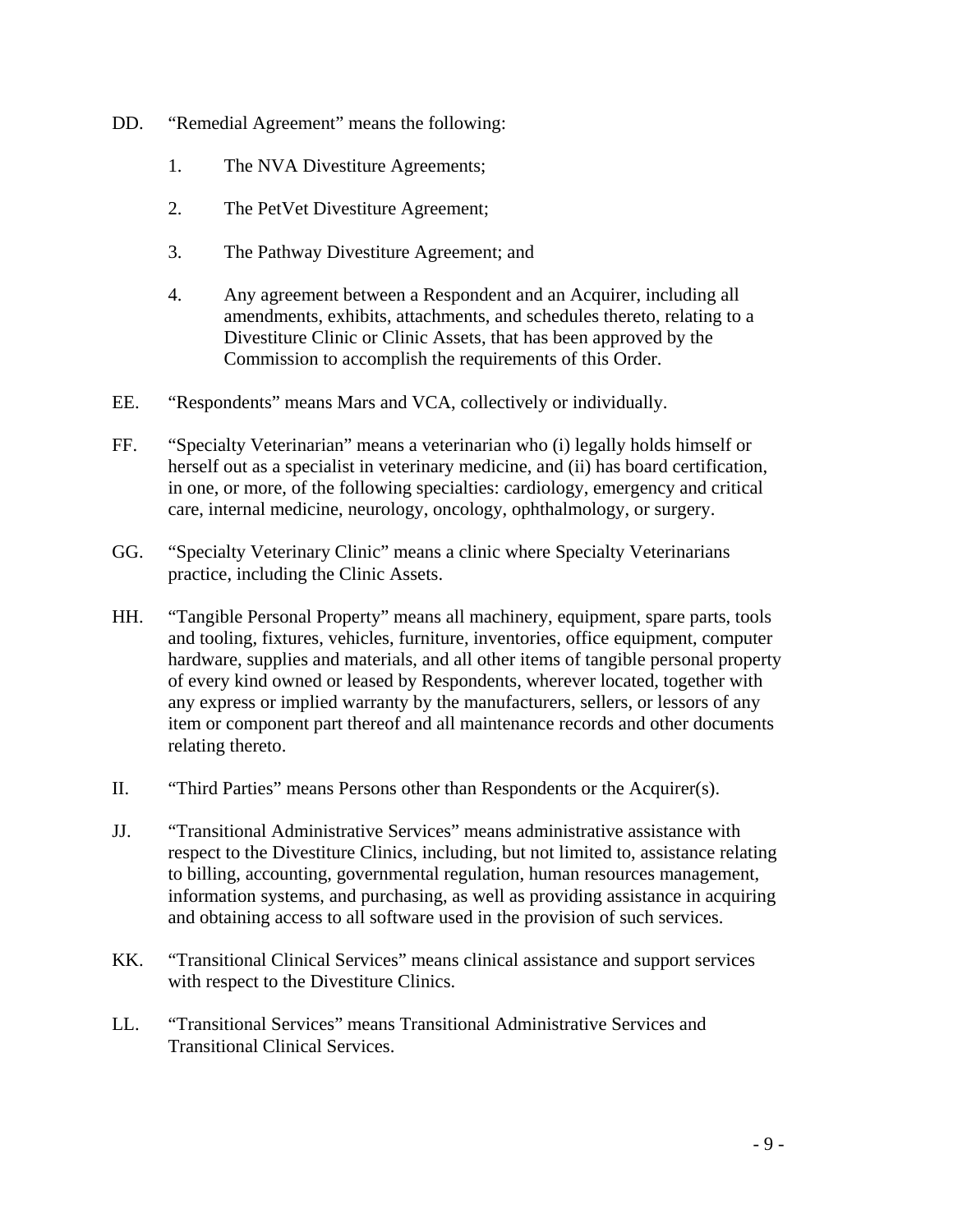#### **IT IS FURTHER ORDERED** that:

 absolutely, and in good faith, divest (i) Divestiture Package A to NVA, including Clinic Assets related to those clinics pursuant to and in accordance with the including all Clinic Assets related to those clinics pursuant to and in accordance A. Respondents shall, within ten (10) business days after the Acquisition Date, all Clinic Assets related to those clinics pursuant to and in accordance with the NVA Divestiture Agreements; (ii) Divestiture Package B to PetVet, including all PetVet Divestiture Agreement; and (iii) Divestiture Package C to Pathway, with the Pathway Divestiture Agreement, absolutely, and in good faith, as ongoing businesses. Any failure by Respondents to comply with a Remedial Agreement shall constitute a failure to comply with this Order. The Remedial Agreements shall not vary or contradict, or be construed to vary or contradict, the terms of this Order. Nothing in this Order shall reduce, or be construed to reduce, any rights or benefits of an Acquirer, or any obligations of Respondents, under the Remedial Agreements.

 received from the Commission and shall as soon as practicable, but no later than Acquirers that receive the prior approval of the Commission and only in a manner *PROVIDED, HOWEVER*, if, at the time the Commission determines to make this Order final, the Commission notifies Respondents that NVA, PetVet, or Pathway is not an acceptable Acquirer then, after receipt of such written notification: (1) Respondents shall immediately notify the unacceptable Acquirer of the notice within five (5) business days, effect the rescission of the relevant Divestiture Agreement; and (2) Respondents shall, within six (6) months of the date Respondents receive notice of such determination from the Commission, divest the unacceptable Divestiture Clinics and Clinic Assets, as applicable, absolutely and in good faith, at no minimum price, as on-going businesses to an Acquirer or that receives the prior approval of the Commission.

*PROVIDED FURTHER, HOWEVER*, that if, at the time the Commission determines to make this Order final, the Commission notifies Respondents that the manner in which any of the divestitures accomplished is not acceptable, the Commission may direct Respondents, or appoint a Divestiture Trustee, to effect such modifications to the manner of divestiture including, but not limited to, entering into additional agreements or arrangements, as the Commission may determine are necessary to satisfy the requirements of this Order.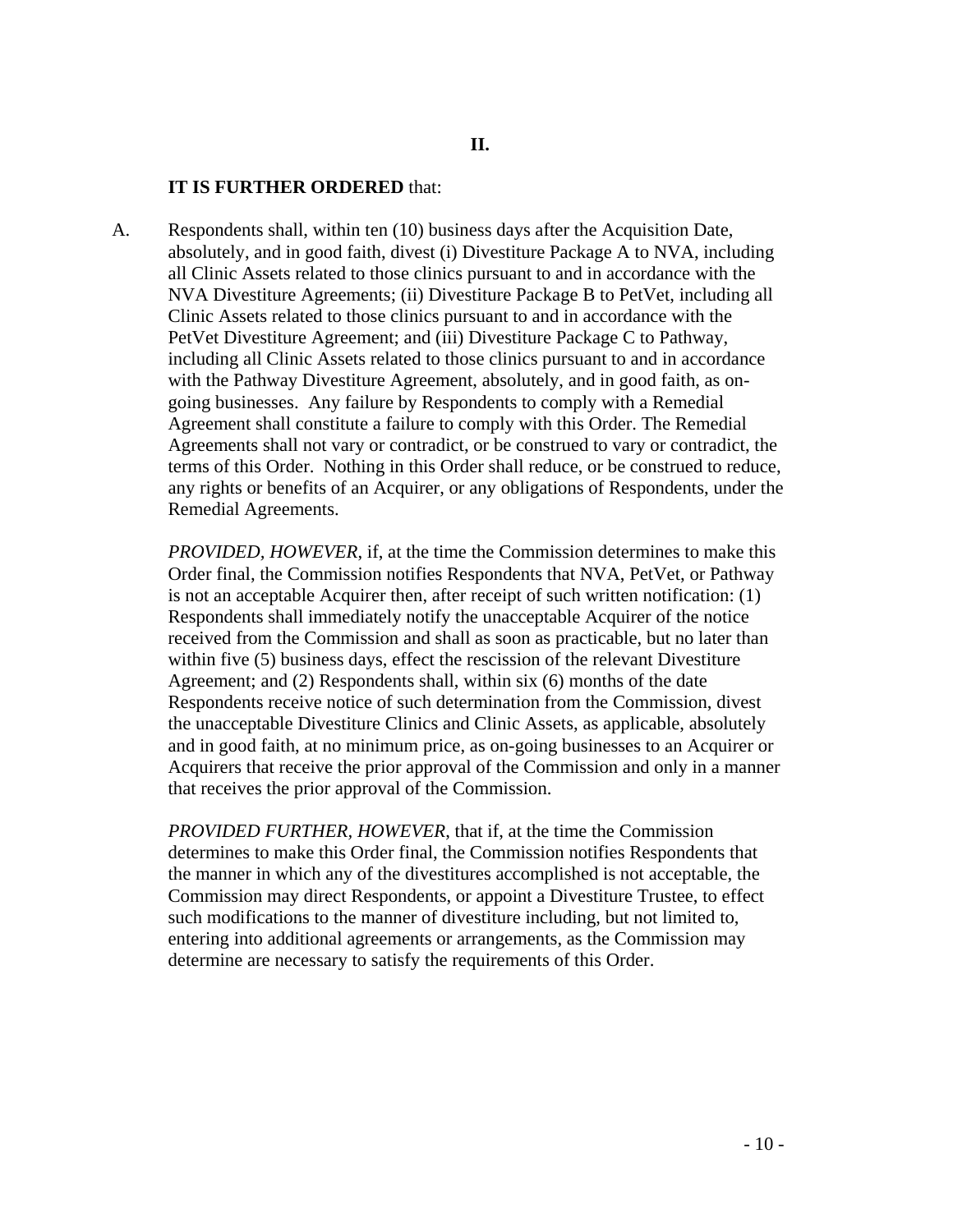- B. Respondent Mars shall not acquire Respondent VCA until it has obtained for all the Divestiture Clinics:
	- 1. All approvals for the assignment to each Acquirer of the rights, title, and interest to each lease for real property of each Divestiture Clinic; and
	- 2. Any and all Governmental Approvals necessary for each Acquirer to operate each Divestiture Clinic as of the Closing Date of such Divestiture Clinic in substantially the same manner as the applicable Respondent operated such Divestiture Clinic immediately prior to such closing.
- C. Respondents:
	- 1. Shall not disclose Confidential Business Information relating exclusively to any of the Divestiture Clinics to any Person other than the Acquirer of such Divestiture Clinic; and
	- 2. After the Closing Date of such Divestiture Clinic:
		- exclusively to any of the Divestiture Clinics for any purpose other with any law, or for the purposes of billing and collections, quality a. Shall not use Confidential Business Information relating than for complying with the terms of this Order, for complying incentive program performance management, patient outcomes, peer review and physician credentialing activities, or responding to any inquiry or action from a third party required by law; and
		- relating exclusively to any of the Divestiture Clinics, except to the b. Shall destroy all records of Confidential Business Information extent that: (i) Respondents are required by law to retain such information, and (ii) Respondents' inside or outside attorneys may keep one copy solely for archival purposes, but may not disclose such copy to the rest of Mars or VCA, respectively.
- D. From the date Respondents sign the Consent Agreement until the Closing Date, Respondents shall:
	- substantially the same condition (except for normal wear and tear) as they 1. Maintain each of the Divestiture Clinics and all Clinic Assets in existed at the time Respondents sign the Consent Agreement;
	- Respondents in connection with each Divestiture Clinic and all the Clinic normal day-to-day operations of the Divestiture Clinics; 2. Take such actions that are consistent with the past practices of Assets, and that are taken in the ordinary course of business and in the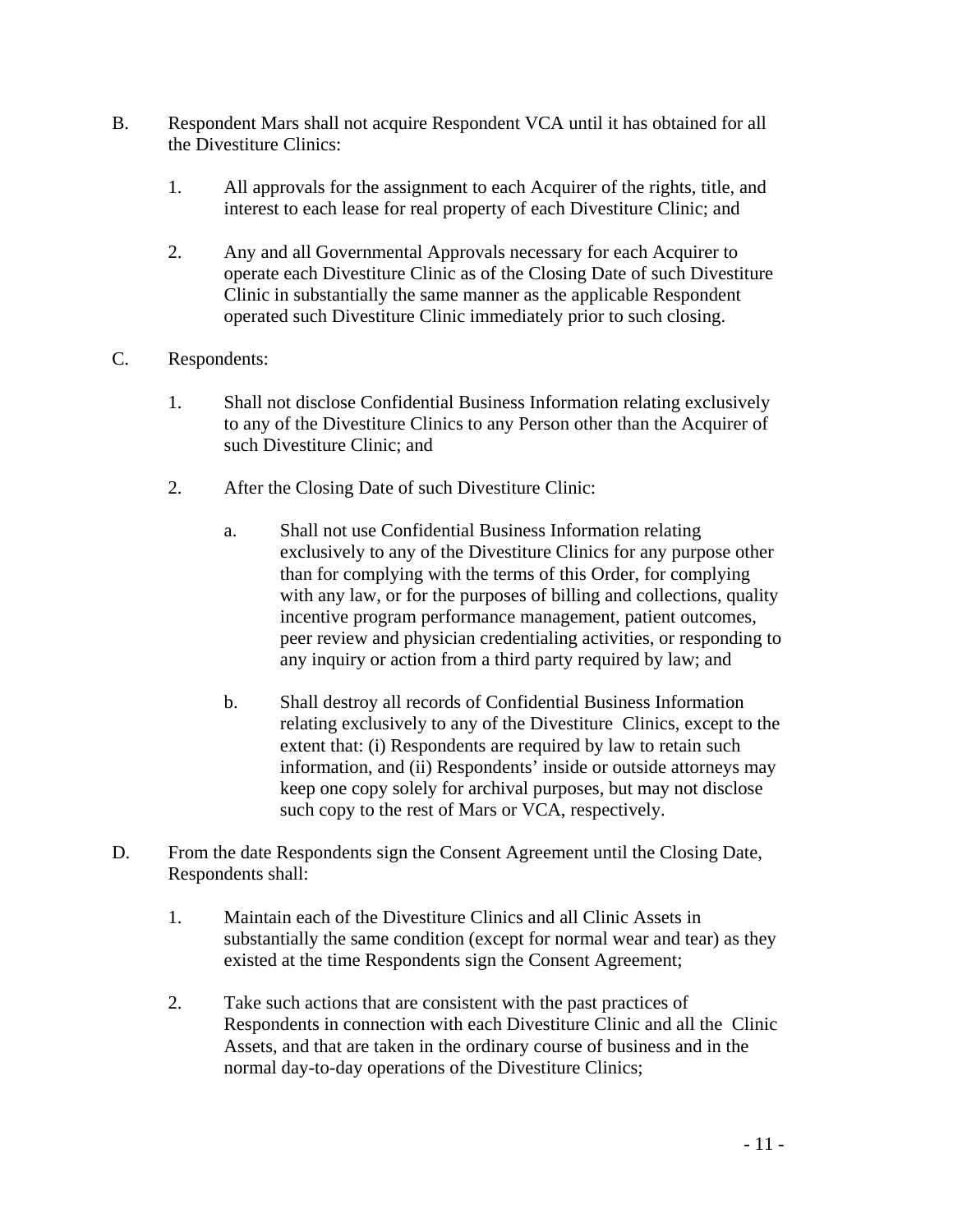- business relations with the Divestiture Clinics and the Clinic Assets; and 3. Keep available the services of the current officers, employees, and agents of Respondents; and maintain the relations and goodwill with suppliers, veterinarians, landlords, patients, employees, agents, and others having
- Respondents' control, as a result of which the viability, competitiveness, and marketability of the Divestiture Clinics and Clinic Assets would be 4. Preserve the Divestiture Clinics and Clinic Assets as ongoing businesses and not take any affirmative action, or fail to take any action within diminished.
- Clinics as viable, competitive, and ongoing businesses until the Closing divestitures and other relief, and (3) help remedy any anticompetitive 5. The purposes of this Paragraph II.D. are to: (1) preserve the Divestiture Date, (2) prevent interim harm to competition pending the relevant effects of the Acquisition as alleged in the Commission's Complaint.
- Clinics as ongoing viable businesses engaged in the same business in which the E. The purpose of the divestiture is to ensure the continuation of the Divestiture assets were engaged at the time of the announcement of the Acquisition, and to remedy the lessening of competition resulting from the Acquisition as alleged in the Commission's Complaint in this matter.

## **III.**

## **IT IS FURTHER ORDERED** that Respondents:

- A. Shall, no later than ten (10) days after a request from an Acquirer, provide the Divestiture Clinic since January 1, 2017, as and to the extent permitted by law Acquirer with the following information for each Relevant Employee, and, to the extent known and applicable, each independent contractor who has worked at a (unless such information has already been provided):
	- 1. Name, job title or position, date of hire, and effective service date;
	- 2. Specific description of the employee's responsibilities;
	- 3. The base salary or current wages;
	- 4. Most recent bonus paid, aggregate annual compensation for Respondents' last fiscal year, and current target or guaranteed bonus, if any;
	- 5. Employment status (*i.e.,* active or on leave or disability; full-time or parttime);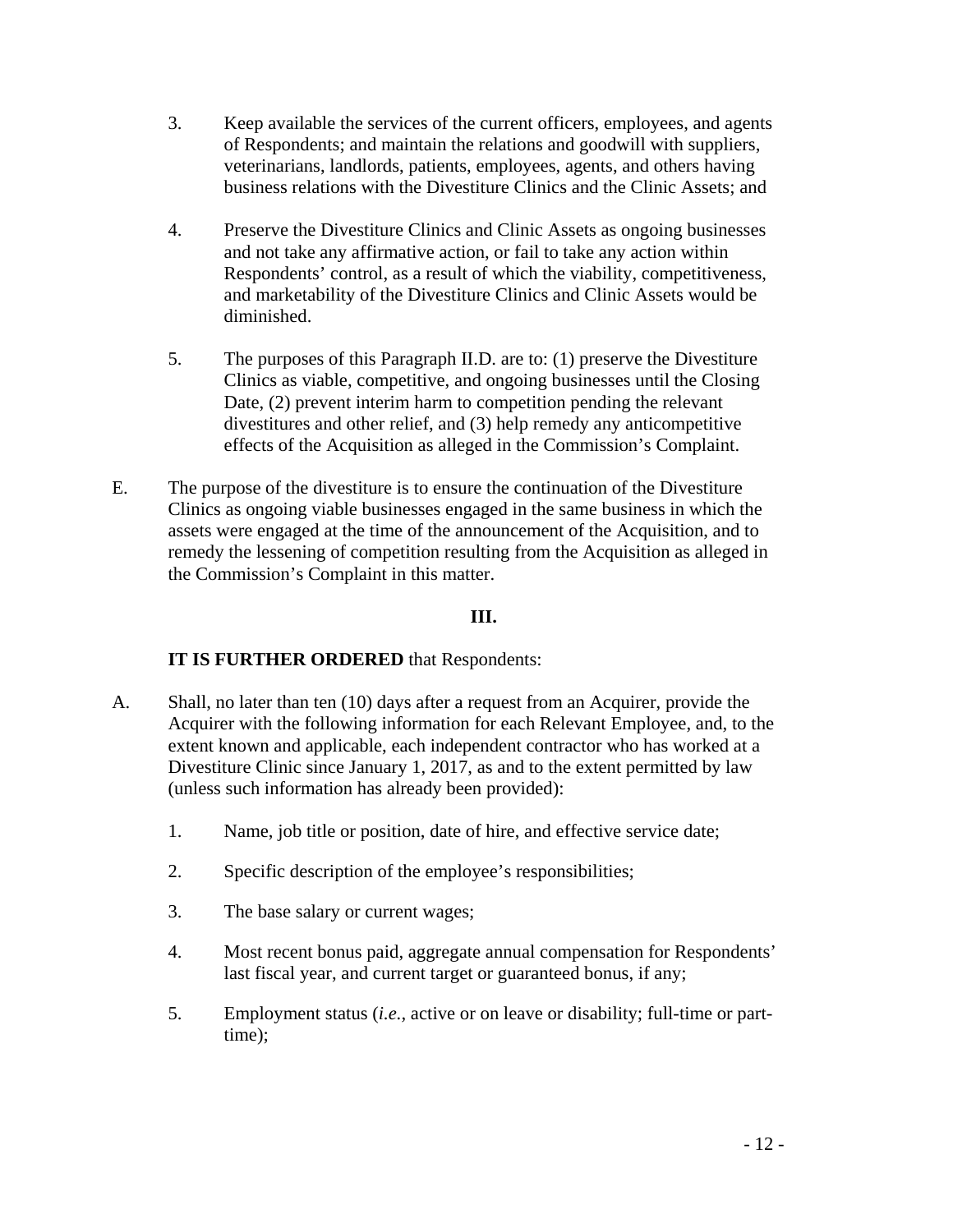- 6. Any other material terms and conditions of employment in regard to such employee that are not otherwise generally available to similarly situated employees; and
- 7. At the Acquirer's option, copies of all employee benefit plans and summary plan descriptions (if any) applicable to the Relevant Employee.
- B. Shall, within a reasonable time after a request from an Acquirer, provide to the Acquirer an opportunity to meet personally and outside the presence or hearing of any employee or agent of any Respondent, with any one or more of the Relevant Employees, and to make offers of employment to any one or more of the Relevant Employees.
- C. Shall not interfere, directly or indirectly, with the hiring or employing by the Acquirer of any Relevant Employees, not offer any incentive to such employees to decline employment with the Acquirer, and not otherwise interfere with the recruitment of any Relevant Employee by the Acquirer; *PROVIDED, HOWEVER,*  that Respondents may:
	- 1. Advertise for employees in newspapers, trade publications, or other media, or engage recruiters to conduct general employee search activities, in either case not targeted specifically at Relevant Employees; or
	- employment has been terminated by the Acquirer. 2. Hire Relevant Employees who apply for employment with Respondents, as long as such employees were not solicited by Respondents in violation of this Paragraph; *PROVIDED FURTHER, HOWEVER,* that this Paragraph shall not prohibit Respondents from making offers of employment to or employing any Relevant Employee if the Acquirer has notified Respondents in writing that the Acquirer does not intend to make an offer of employment to that employee, or where such an offer has been made and the employee has declined the offer, or where the employee's
- not limited to, removal of any non-compete or confidentiality provisions of employment or other contracts with Respondents that may affect the ability or D. Shall remove any impediments within the control of Respondents that may deter Relevant Employees from accepting employment with an Acquirer, including, but incentive of those individuals to be employed by an Acquirer, and shall not make any counteroffer to a Relevant Employee who receives a written offer of employment from an Acquirer; *PROVIDED, HOWEVER*, that nothing in this Order shall be construed to require Respondents to terminate the employment of any employee or prevent Respondents from continuing the employment of any employee.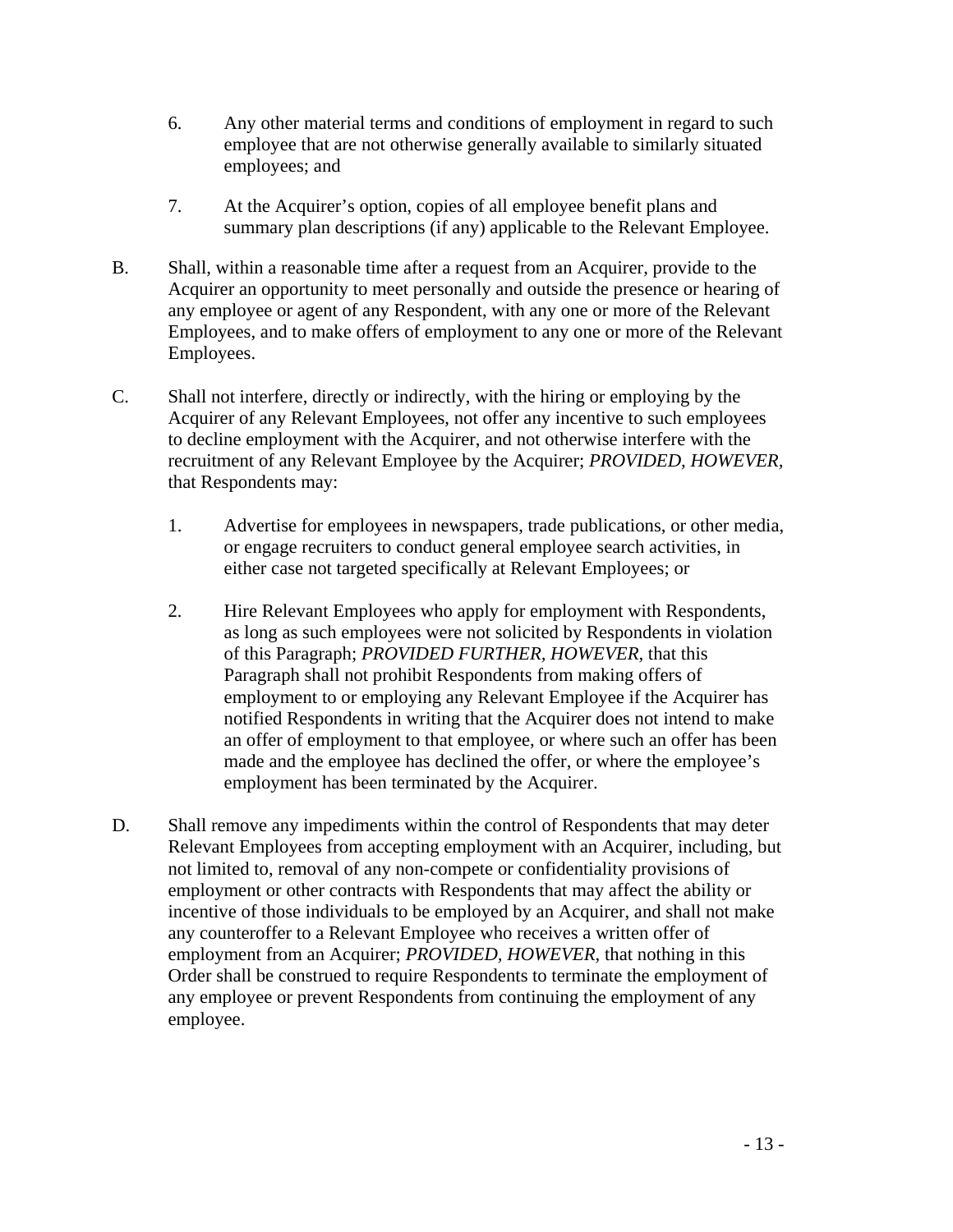- identified by Respondents and any Acquirer, to continue in their positions. Such funding of regularly scheduled raises and bonuses, and the vesting of pension E. Shall provide reasonable financial incentives for Relevant Employees, as incentives may include, but are not limited to, guaranteeing a retention bonus for the Specialty Veterinarians at the Divestiture Clinics to assure their continued employment at such clinic, a continuation of all employee benefits, including the benefits (as permitted by law and for those Relevant Employees covered by a pension plan), offered by Respondents.
- F. Shall not, for a period of one (1) year following the Closing Date of the particular Divestiture Clinic, hire a Specialty Veterinarian to work at any of Respondent Mars' veterinary clinics in the Relevant Notice Areas of that Divestiture Clinic. This paragraph applies to any Specialty Veterinarian who was, has been, or is working at the particular Divestiture Clinic since the date the Order was issued.

 Veterinarian's ability to fulfill his or her employment responsibilities to the Acquirer. *PROVIDED HOWEVER*, Respondent Mars may offer part-time contract hours to a Specialty Veterinarian at a Divestiture Clinic who has been working as a parttime contract Specialty Veterinarian for Respondent Mars or VCA in the Relevant Notice Areas of that Divestiture Clinic, if the part-time contract hours offered by Respondent Mars would not, in any way, interfere with the Specialty

- of the Relevant Employees who have accepted offers of employment with an G. Shall not, for a period of two  $(2)$  years following the Closing Date of any Divestiture Clinic, directly or indirectly, solicit or otherwise attempt to induce any Acquirer to terminate his or her employment with the Acquirer; *PROVIDED, HOWEVER,* that Respondents may:
	- 1. Advertise for employees in newspapers, trade publications, or other media, or engage recruiters to conduct general employee search activities, in either case not targeted specifically at Relevant Employees; or
	- employment has been terminated by the Acquirer. 2. Hire Relevant Employees who apply for employment with Respondents, as long as such employees were not solicited by Respondents in violation of this Paragraph; *PROVIDED FURTHER, HOWEVER,* that this Paragraph shall not prohibit Respondents from making offers of employment to or employing any Relevant Employee if an Acquirer has notified Respondents in writing that the Acquirer does not intend to make an offer of employment to that employee, or where such an offer has been made and the employee has declined the offer, or where the employee's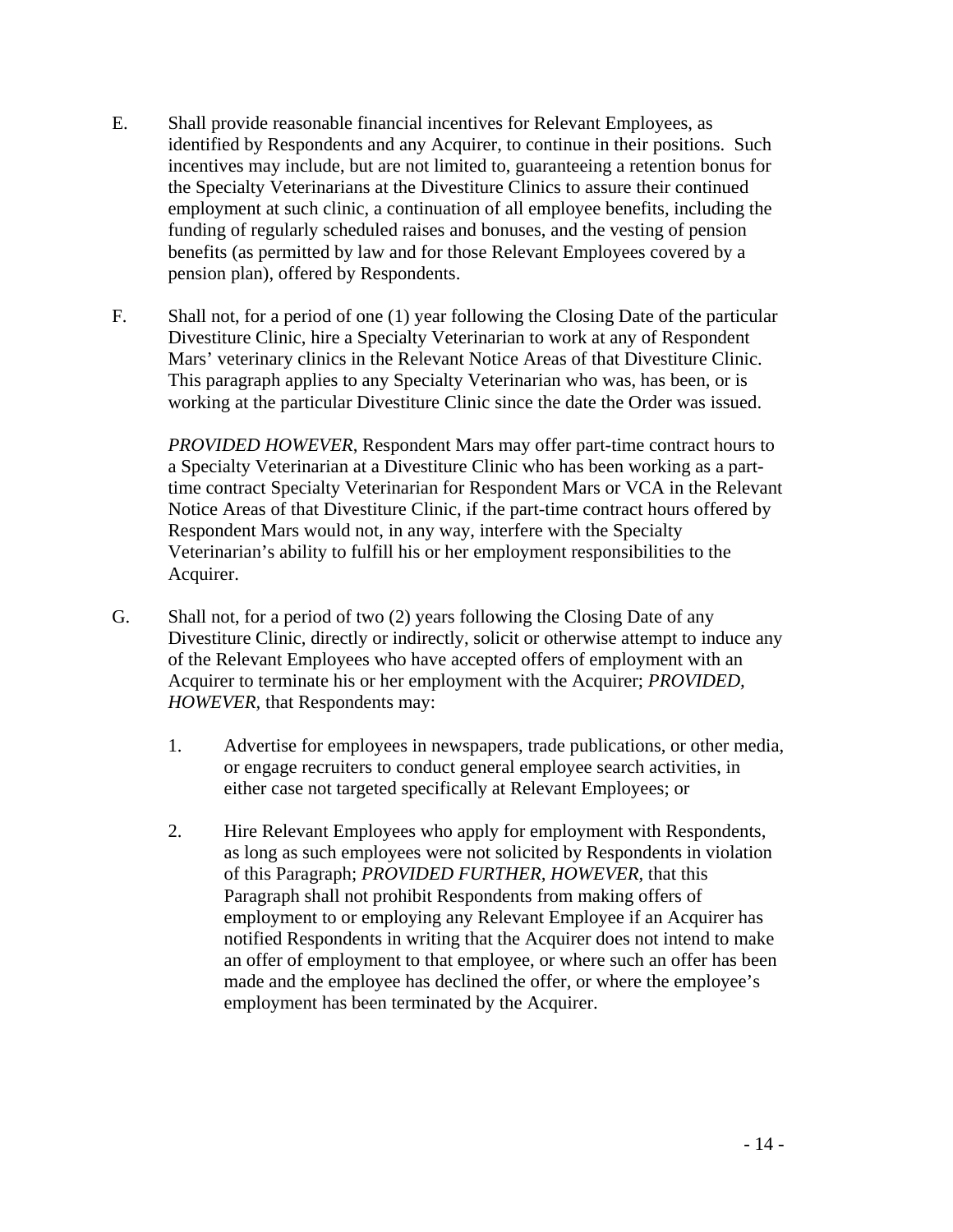**IT IS FURTHER ORDERED** that, at the request of an Acquirer, for a period not to exceed twelve (12) months, or as otherwise approved by the Commission, and in a manner (including pursuant to an agreement) that receives the prior approval of the Commission:

- substantially the same manner that Respondents have operated such facility and A. Respondents shall provide Transitional Services to the Acquirer or Acquirers sufficient to enable the Acquirer or Acquirers to operate the Divestiture Clinics, and to provide Specialty Veterinary services at the Divestiture Clinic in provided such services at such Clinic; and
- B. Respondents shall provide the Transitional Services required by this Paragraph at substantially the same level and quality as such services are provided by Respondents at the Divestiture Clinics.

 *PROVIDED, HOWEVER*, that Respondents shall not (i) require any Acquirer to pay compensation for Transitional Services that exceeds the Direct Cost of agreement to provide such assistance unless Respondents are unable to provide providing such goods and services, or (ii) terminate its obligation to provide Transitional Services because of a material breach by the Acquirer of any such services due to such material breach.

### **V.**

### **IT IS FURTHER ORDERED** that:

- A. Thomas Carpenter shall be appointed Monitor to assure that Respondents expeditiously comply with all of their obligations and perform all of their responsibilities as required by the Order.
- (Compensation) to this Order, transfer to the Monitor all the rights, powers, and authorities necessary to permit the Monitor to perform his duties and B. No later than one (1) day after the Acquisition Date, Respondents shall, pursuant to the Monitor Agreement, attached as Appendix B and Non-Public Appendix C responsibilities in a manner consistent with the purposes of this Order.
- C. In the event a substitute Monitor is required, the Commission shall select the Monitor, subject to the consent of Mars, which consent shall not be unreasonably the selection of a proposed Monitor within ten (10) days after notice by the staff of the Commission to Mars of the identity of any proposed Monitor, Mars shall be deemed to have consented to the selection of the proposed Monitor. Not later than ten (10) days after appointment of a substitute Monitor, Mars shall execute withheld. If Mars has not opposed, in writing, including the reasons for opposing,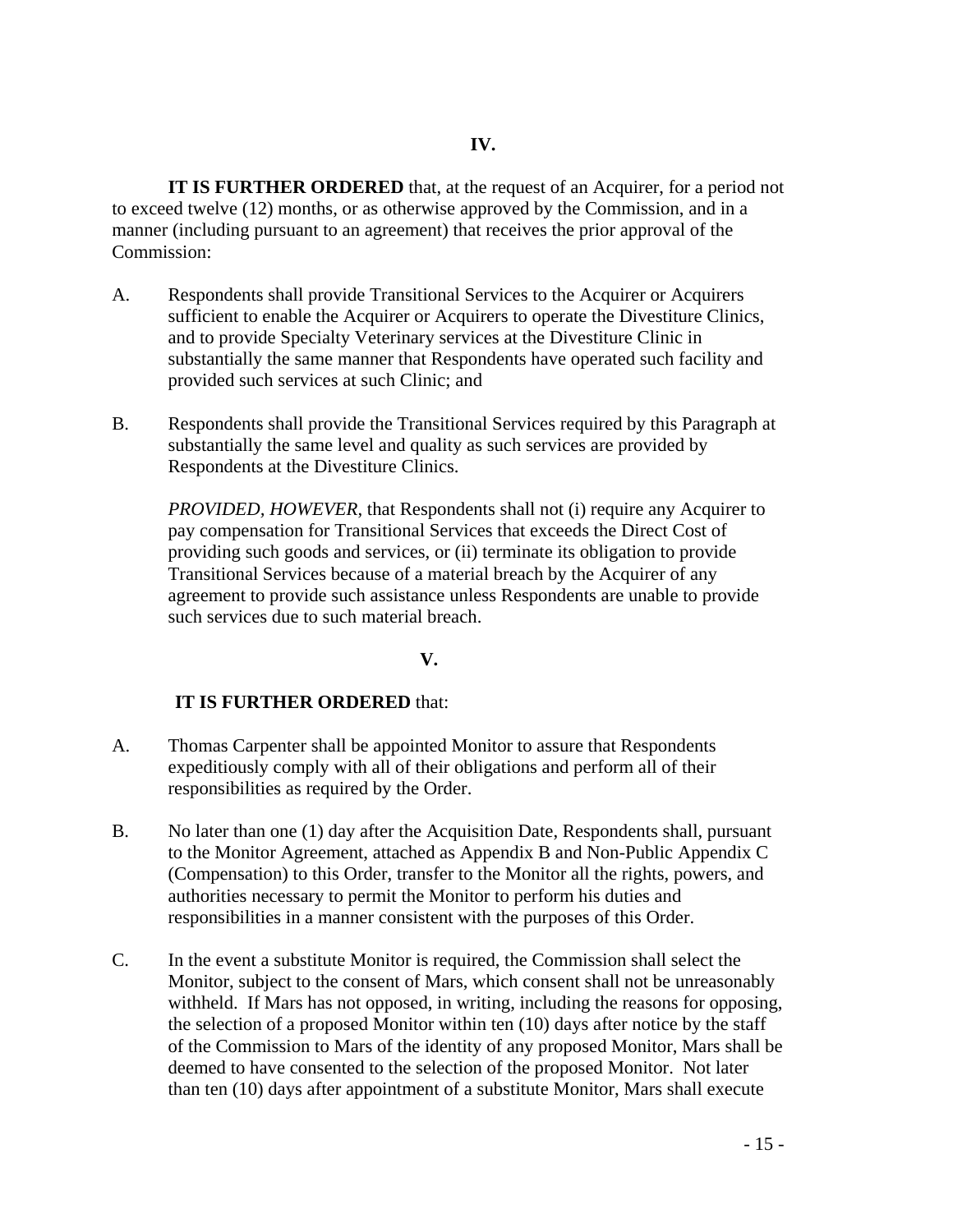an agreement that, subject to the prior approval of the Commission, confers on the Monitor all the rights and powers necessary to permit the Monitor to monitor Respondent's compliance with the terms of this Order and the Remedial Agreements in a manner consistent with the purposes of this Order.

- D. Respondents shall consent to the following terms and conditions regarding the powers, duties, authorities, and responsibilities of the Monitor:
	- responsibilities of the Monitor in a manner consistent with the purposes of 1. The Monitor shall have the power and authority to monitor Respondents' compliance with the terms of this Order and the Remedial Agreements, and shall exercise such power and authority and carry out the duties and this Order and in consultation with the Commission, including, but not limited to:
		- a. Assuring that Respondents expeditiously comply with all obligations and perform all responsibilities as required by this Order, and the Remedial Agreements;
		- b. Monitoring any transition services agreements; and
		- used by Respondents or the Acquirers, except as allowed in this c. Assuring that Confidential Business Information is not received or Order.
	- 2. The Monitor shall act in a fiduciary capacity for the benefit of the Commission.
	- Respondents' compliance with the provisions of this Order and the 3. The Monitor shall serve for such time as is necessary to monitor Remedial Agreements.
	- 4. Subject to any demonstrated legally recognized privilege, the Monitor obligations under this Order and the Remedial Agreements. Respondents shall cooperate with any reasonable request of the Monitor and shall take shall have full and complete access to Respondents' personnel, books, documents, records kept in the ordinary course of business, facilities and technical information, and such other relevant information as the Monitor may reasonably request, related to Respondents' compliance with their no action to interfere with or impede the Monitor's ability to monitor Respondents' compliance with this Order and the Remedial Agreements.
	- 5. The Monitor shall serve, without bond or other security, at the expense of Commission may set. The Monitor shall have authority to employ, at the Mars on such reasonable and customary terms and conditions as the expense of Mars, such consultants, accountants, attorneys and other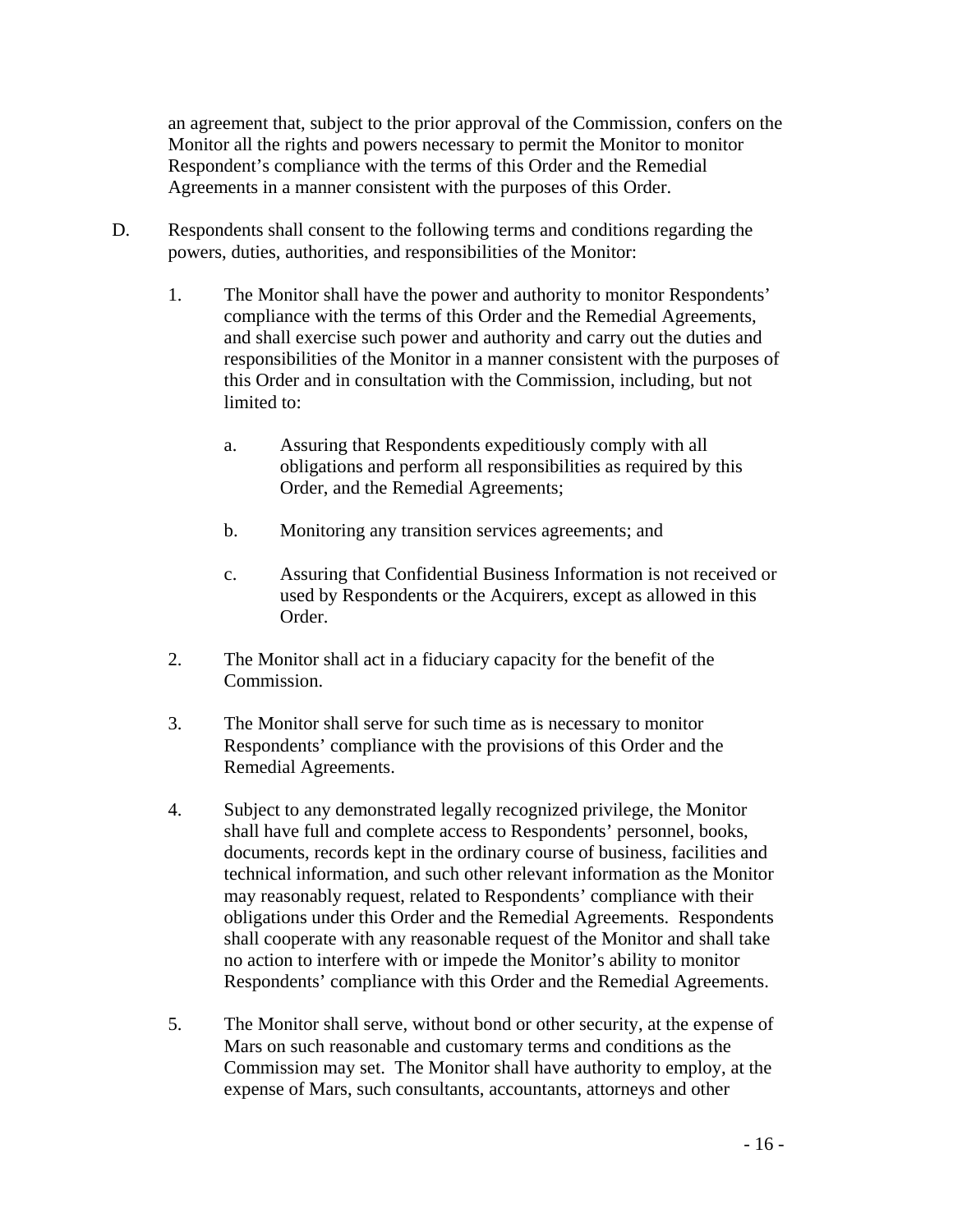representatives and assistants as are reasonably necessary to carry out the Monitor's duties and responsibilities. The Monitor shall account for all expenses incurred, including fees for services rendered, subject to the approval of the Commission.

- 6. Mars shall indemnify the Monitor and hold the Monitor harmless against any losses, claims, damages, liabilities, or expenses arising out of, or in connection with, the performance of the Monitor's duties, including all reasonable fees of counsel and other reasonable expenses incurred in connection with the preparations for, or defense of, any claim, whether or not resulting in any liability, except to the extent that such losses, claims, damages, liabilities, or expenses result from malfeasance, gross negligence, willful or wanton acts, or bad faith by the Monitor.
- to the performance of Respondent's obligations under this Order and the 7. Mars shall report to the Monitor in accordance with the requirements of this Order and/or as otherwise provided in any agreement approved by the Commission. The Monitor shall evaluate the reports submitted to the Monitor by Mars, and any reports submitted by the Acquirer with respect Remedial Agreements.
- 8. Within one (1) month from the date the Monitor is appointed pursuant to by the Commission, the Monitor shall report in writing to the Commission concerning performance by Respondents of their obligations under this this paragraph, every sixty (60) days thereafter, and otherwise as requested Order, and the Remedial Agreements.
- 9. Respondents may require the Monitor and each of the Monitor's consultants, accountants, attorneys, and other representatives and assistants to sign a customary confidentiality agreement; *PROVIDED, HOWEVER*, such agreement shall not restrict the Monitor from providing any information to the Commission.
- E. The Commission may, among other things, require the Monitor and each of the Monitor's consultants, accountants, attorneys, and other representatives and assistants, to sign an appropriate confidentiality agreement relating to Commission materials and information received in connection with the performance of the Monitor's duties.
- diligently, the Commission may appoint a substitute Monitor in the same manner F. If the Commission determines that the Monitor has ceased to act or failed to act as provided in this Paragraph.
- such additional orders or directions as may be necessary or appropriate to assure G. The Commission may on its own initiative, or at the request of the Monitor, issue compliance with the requirements of this Order and the Remedial Agreements.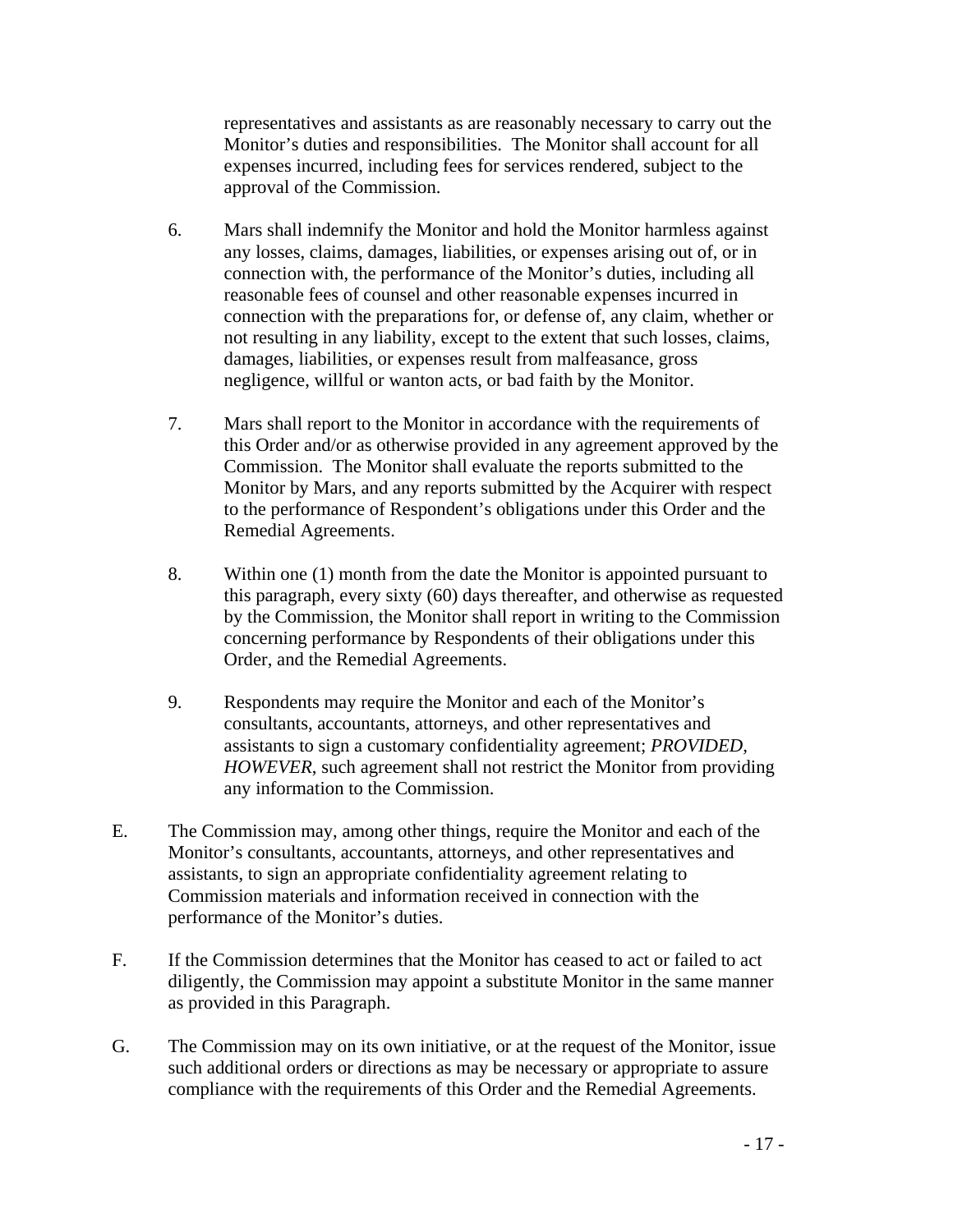H. A Monitor appointed pursuant to this Order may be the same Person appointed as a Divestiture Trustee pursuant to this Order.

### **VI.**

### **IT IS FURTHER ORDERED** that:

- Paragraphs II of this Order, the Commission may appoint a Divestiture Trustee to divest any remaining Divestiture Clinics, and perform Respondents' other obligations in a manner that satisfies the requirements of this Order. In the event enforced by the Commission, Respondents shall consent to the appointment of a General from seeking civil penalties or any other relief available to it, including a A. If Respondents have not fully complied with the obligations imposed by that the Commission or the Attorney General brings an action pursuant to Section 5(*l*) of the Federal Trade Commission Act, 15 U.S.C. § 45(*l*), or any other statute Divestiture Trustee in such action to divest the required assets. Neither the appointment of a Divestiture Trustee nor a decision not to appoint a Divestiture Trustee under this Paragraph shall preclude the Commission or the Attorney court-appointed Divestiture Trustee, pursuant to Section 5(*l*) of the Federal Trade Commission Act, or any other statute enforced by the Commission, for any failure by Respondents to comply with this Order.
- B. The Commission shall select the Divestiture Trustee, subject to the consent of Respondents, which consent shall not be unreasonably withheld. The Divestiture Trustee shall be a person with experience and expertise in acquisitions and divestitures. If Respondents have not opposed, in writing, and stated in writing their reasons for opposing, the selection of any proposed Divestiture Trustee within ten (10) days after notice by the staff of the Commission to Respondents of the identity of any proposed Divestiture Trustee, Respondents shall be deemed to have consented to the selection of the proposed Divestiture Trustee.
- Respondents shall execute a trust agreement that, subject to the prior approval of necessary to permit the Divestiture Trustee to effectuate the divestitures required C. Not later than ten (10) days after the appointment of a Divestiture Trustee, the Commission, transfers to the Divestiture Trustee all rights and powers by, and satisfy the additional obligations imposed by, this Order.
- D. If a Divestiture Trustee is appointed by the Commission or a court pursuant to this Paragraph, Respondents shall consent to the following terms and conditions regarding the Divestiture Trustee's powers, duties, authority, and responsibilities:
	- 1. Subject to the prior approval of the Commission, the Divestiture Trustee required by, and satisfy the additional obligations imposed by, this Order.<br>- 18 shall have the exclusive power and authority to effectuate the divestitures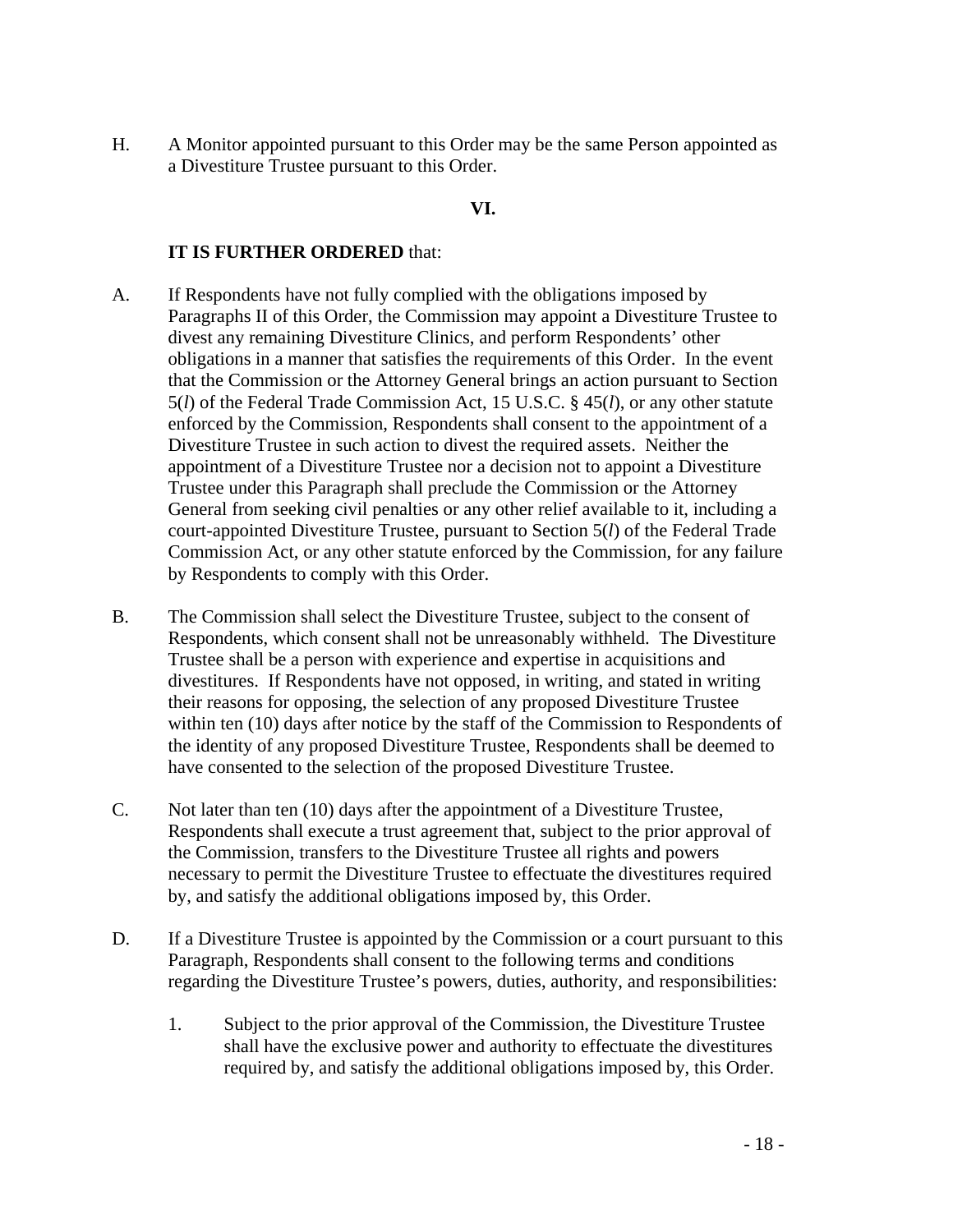- the Commission. If, however, at the end of the one (1) year period, the Divestiture Trustee has submitted a plan to divest, or believes the appointed Divestiture Trustee, by the court; *PROVIDED, HOWEVER,* the Commission may extend the divestiture period only two (2) times. 2. The Divestiture Trustee shall have one (1) year after the date the Commission approves the trust agreement described herein to effectuate the required divestitures, which shall be subject to the prior approval of divestitures can be achieved within a reasonable time, the divestiture period may be extended by the Commission, or, in the case of a court-
- 3. Subject to any demonstrated legally recognized privilege, the Divestiture Trustee shall have full and complete access to the personnel, books, financial or other information as the Divestiture Trustee may request and shall cooperate with the Divestiture Trustee. Respondents shall take no action to interfere with or impede the Divestiture Trustee's shall extend the time for divestiture under this Paragraph for a time period appointed Divestiture Trustee, by the court. records, and facilities related to the relevant assets that are required to be divested by this Order and to any other relevant information, as the Divestiture Trustee may request. Respondents shall develop such accomplishment of the divestiture. Any delays caused by Respondents equal to the delay, as determined by the Commission or, for a court-
- Each divestiture shall be made in the manner and to an Acquirer as acquiring Person, the Divestiture Trustee shall divest to the acquiring Commission's approval. 4. The Divestiture Trustee shall use commercially reasonable efforts to negotiate the most favorable price and terms available in each contract that is submitted to the Commission, subject to Respondents' absolute and unconditional obligation to divest expeditiously and at no minimum price. required by this Order; *PROVIDED, HOWEVER,* if the Divestiture Trustee receives bona fide offers from more than one acquiring Person, and if the Commission determines to approve more than one such Person selected by Respondents from among those approved by the Commission; *PROVIDED FURTHER, HOWEVER,* that Respondents shall select such Person within five (5) days after receiving notification of the
- Commission's approval. 5. The Divestiture Trustee shall serve, without bond or other security, at the cost and expense of Respondents, on such reasonable and customary terms and conditions as the Commission or a court may set. The Divestiture Trustee shall have the authority to employ, at the cost and expense of Respondents, such consultants, accountants, attorneys, investment bankers, business brokers, appraisers, and other representatives and assistants as are necessary to carry out the Divestiture Trustee's duties and responsibilities. The Divestiture Trustee shall account for all monies derived from the divestiture and all expenses incurred. After approval by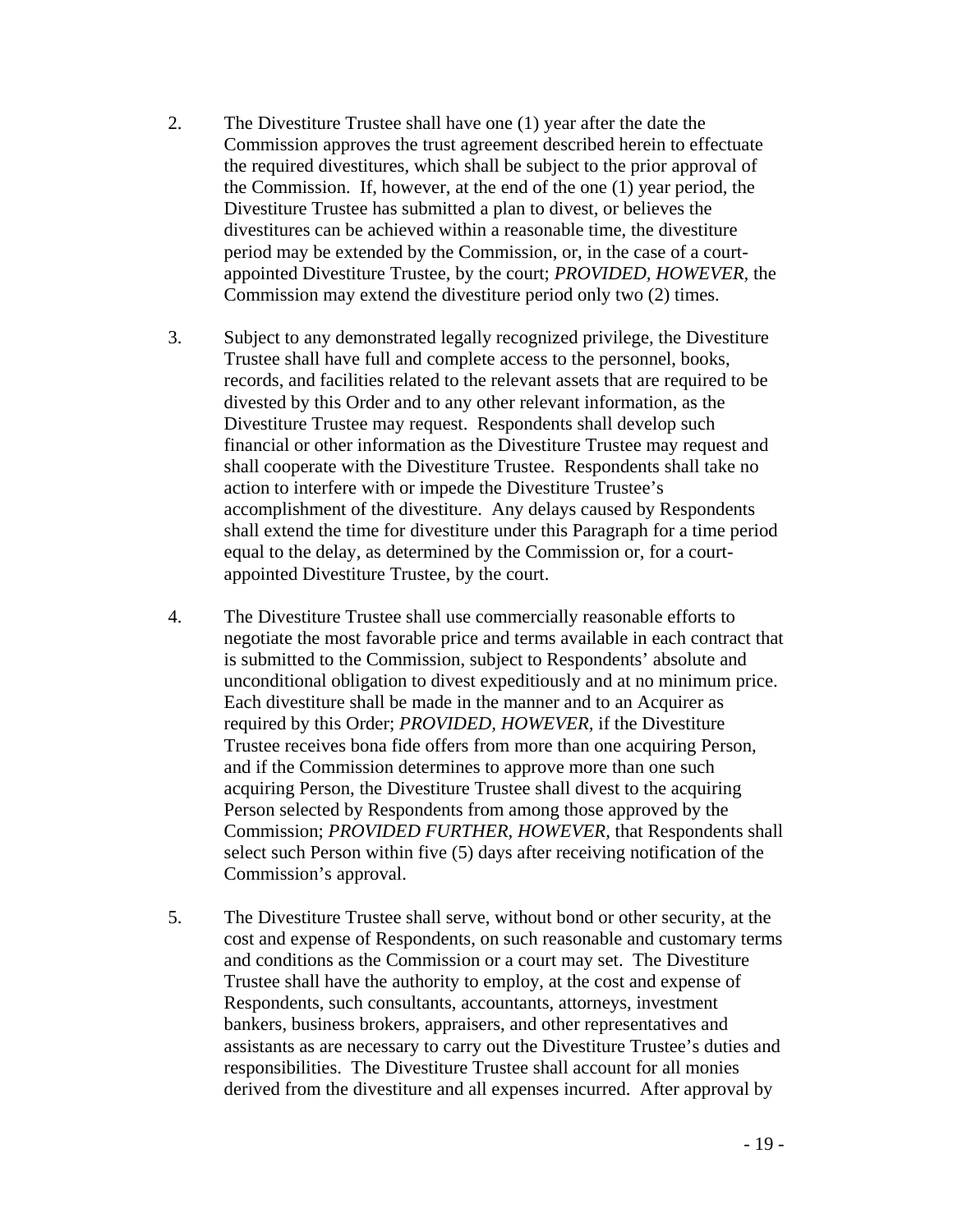for the Divestiture Trustee's services, all remaining monies shall be paid at terminated. The compensation of the Divestiture Trustee shall be based at divestiture of all of the relevant assets that are required to be divested by this Order. the Commission of the account of the Divestiture Trustee, including fees the direction of Respondents, and the Divestiture Trustee's power shall be least in significant part on a commission arrangement contingent on the

- acts, or bad faith by the Divestiture Trustee. 6. Respondents shall indemnify the Divestiture Trustee and hold the Divestiture Trustee harmless against any losses, claims, damages, liabilities, or expenses arising out of, or in connection with, the performance of the Divestiture Trustee's duties, including all reasonable fees of counsel and other expenses incurred in connection with the preparation for, or defense of, any claim, whether or not resulting in any liability, except to the extent that such losses, claims, damages, liabilities, or expenses result from gross negligence, malfeasance, willful or wanton
- maintain the relevant assets required to be divested by this Order. 7. The Divestiture Trustee shall have no obligation or authority to operate or
- maintain the relevant assets required to be divested by this Order.<br>8. The Divestiture Trustee shall report in writing to Respondents and to the efforts to accomplish the divestiture. Commission every thirty (30) days concerning the Divestiture Trustee's
- 9. Respondents may require the Divestiture Trustee and each of the Divestiture Trustee's consultants, accountants, attorneys, and other representatives and assistants to sign a customary confidentiality agreement; *PROVIDED, HOWEVER,* such agreement shall not restrict the Divestiture Trustee from providing any information to the Commission.
- connection with the performance of the Divestiture Trustee's duties and 10. The Commission may, among other things, require the Divestiture Trustee and each of the Divestiture Trustee's consultants, accountants, attorneys, representatives, and assistants to sign an appropriate confidentiality agreement relating to Commission materials and information received in responsibilities.
- E. If the Commission determines that the Divestiture Trustee has ceased to act or failed to act diligently, the Commission may appoint a substitute Divestiture Trustee in the same manner as provided in this Paragraph.
- court, may on its own initiative or at the request of the Divestiture Trustee issue F. The Commission or, in the case of a court-appointed Divestiture Trustee, the such additional orders or directions as may be necessary or appropriate to accomplish the divestitures required by this Order.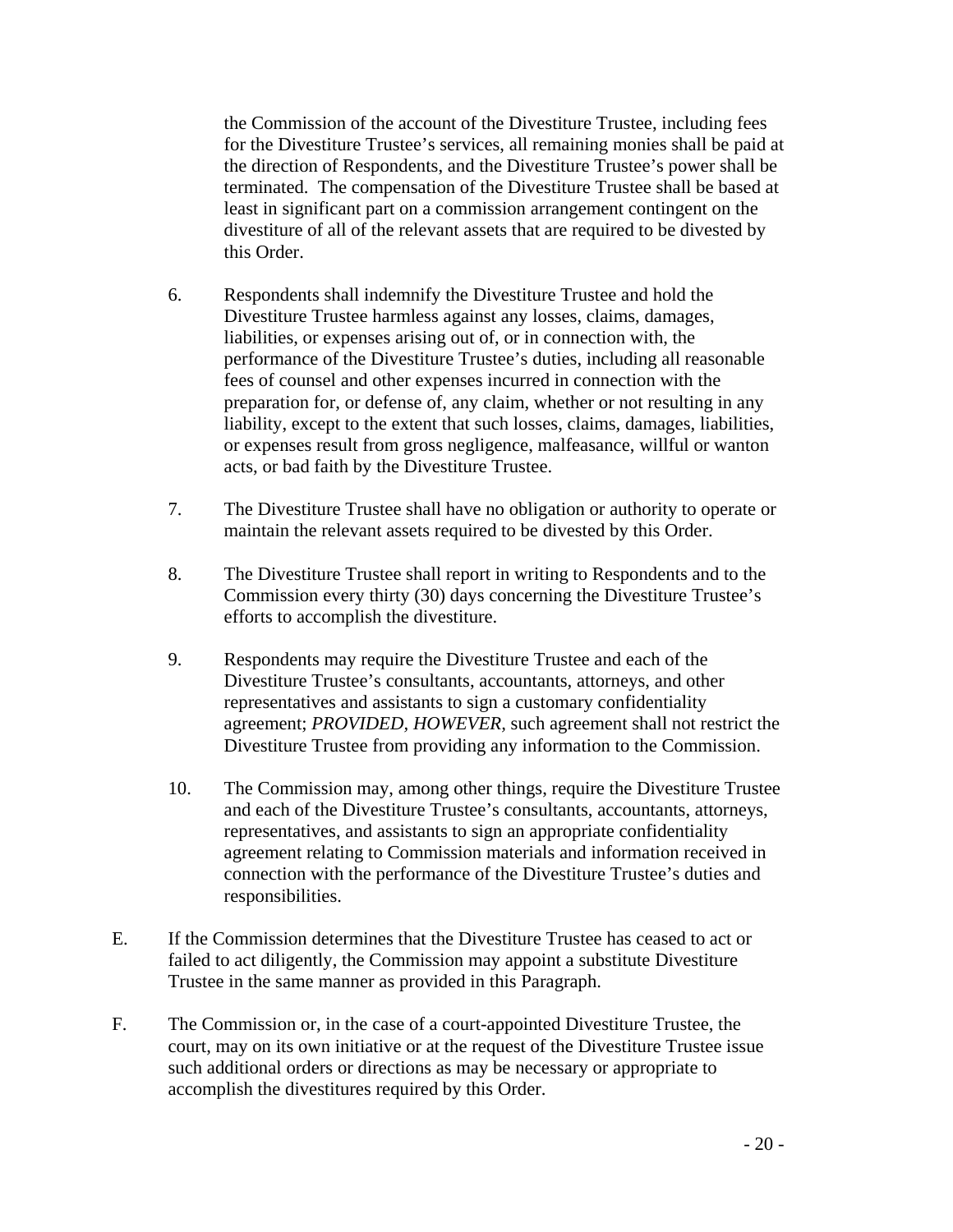### **IT IS FURTHER ORDERED** that:

- A. No Remedial Agreement shall limit or contradict, or be construed to limit or contradict, the terms of this Order, it being understood that nothing in this Order shall be construed to reduce any rights or benefits of any Acquirer or to reduce any obligations of Respondents under such agreements.
- B. Each Remedial Agreement shall be incorporated by reference into this Order and made a part hereof.
- C. Respondents shall comply with all terms of each Remedial Agreement, and any breach by Respondents of any term of any Remedial Agreement shall constitute a failure to comply with this Order. If any term of any Remedial Agreement varies from the terms of this Order ("Order Term"), then to the extent that Respondents cannot fully comply with both terms, the Order Term shall determine Respondents' obligations under this Order.

#### **VIII.**

#### **IT IS FURTHER ORDERED** that:

- A. For a period of ten (10) years from the date this Order is issued, Respondent Mars shall not, without providing advance written notification to the Commission in the manner described in this Paragraph:
	- 1. Acquire any assets of, or financial interest in, any of the particular Specialty Veterinary Clinics, any of the particular Emergency Veterinary Clinics, or other clinics identified in the Relevant Notice Areas; or
	- particular Emergency Veterinary Clinics, or other clinics identified in the 2. Enter into any contract to participate in the management, operation, or control of any of the particular Specialty Veterinary Clinics, any of the Relevant Notice Areas.
- the Appendix to Part 803 of Title 16 of the Code of Federal Regulations as except that no filing fee will be required for any such notification, notification Respondents and not of any other party to the transaction. Respondents shall provide the Notification to the Commission at least thirty (30) days prior to B. Said notification shall be given on the Notification and Report Form set forth in amended (herein referred to as "the Notification"), 16 C.F.R. § 803 App., and shall be prepared and transmitted in accordance with the requirements of that Part, shall be filed with the Secretary of the Commission, notification need not be made to the United States Department of Justice, and notification is required only of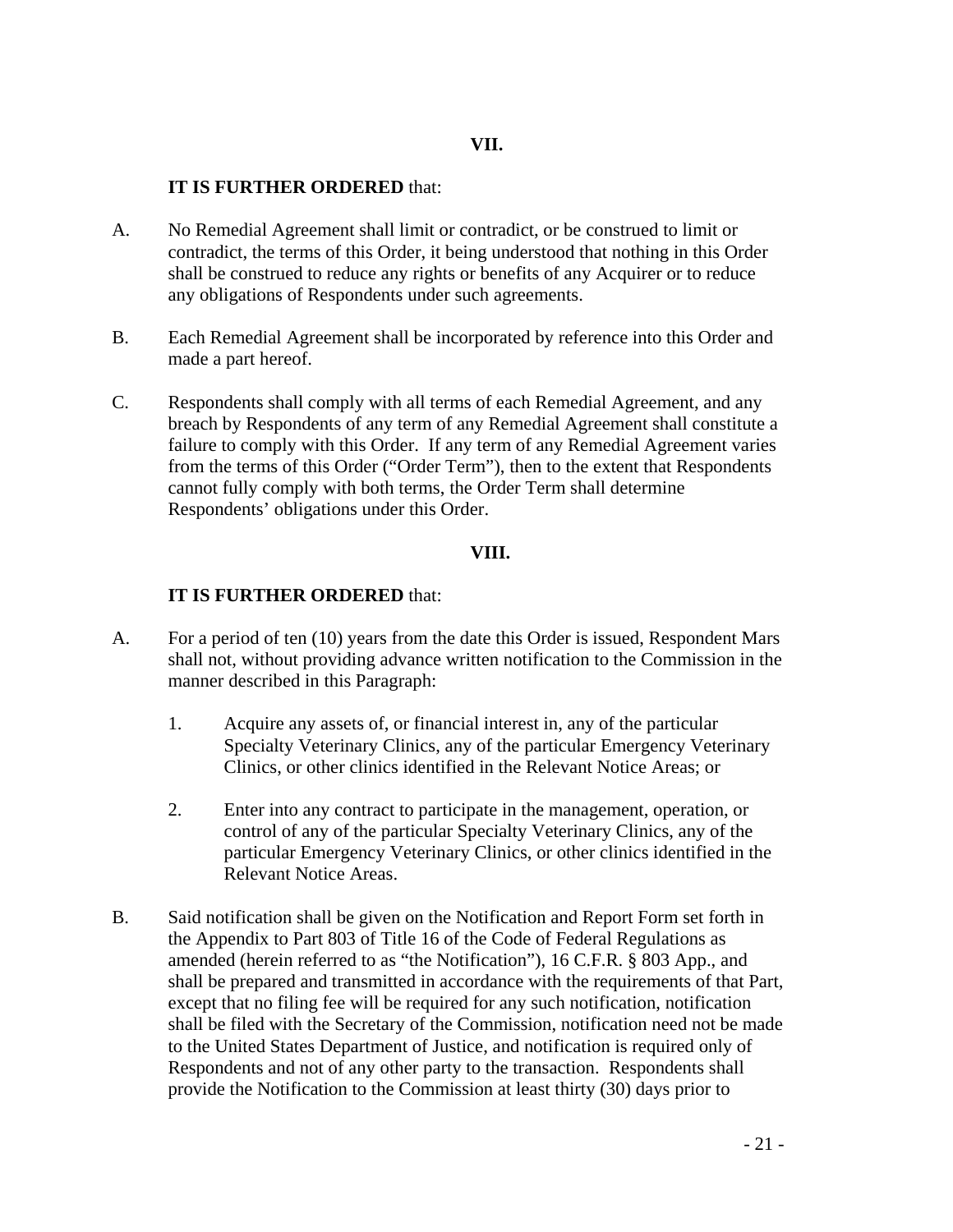required by this Paragraph for a transaction for which Notification is required to consummating the transaction (hereinafter referred to as the "first waiting period"). If, within the first waiting period, representatives of the Commission make a written request for additional information or documentary material (within the meaning of 16 C.F.R. § 803.20), Respondents shall not consummate the transaction until thirty (30) days after submitting such additional information or documentary material. Early termination of the waiting periods in this Paragraph may be requested and, where appropriate, granted by letter from the Bureau of Competition. *PROVIDED, HOWEVER*, that prior notification shall not be be made, and has been made, pursuant to Section 7A of the Clayton Act, 15 U.S.C. § 18a.

#### **IX.**

#### **IT IS FURTHER ORDERED** that:

- thereafter until Respondents have complied with their obligations in Paragraph II applicable), including a description of all substantive contacts or negotiations for include in their compliance reports copies of all written communication to and A. Within thirty (30) days after this Order is issued, and every thirty (30) days of this Order (or Paragraph VI of this Order, if applicable), Respondents shall submit to the Commission a verified written report setting forth in detail the manner and form in which they intend to comply, are complying, and have complied with Paragraph II of this Order (or Paragraph VI of this Order, if applicable). Respondents shall include in their compliance reports, among other things that are required from time to time, a full description of the efforts being made to comply with Paragraph II of this Order (or Paragraph VI of this Order, if the divestitures and the identity of all parties contacted. Respondents shall from such parties, all internal memoranda, and all reports and recommendations concerning the divestiture.
- B. One (1) year after this Order is issued, annually for the next nine (9) years on the anniversary of that date, and at other times as the Commission may require, Respondent Mars shall file verified written reports with the Commission setting forth in detail the manner and form in which they have complied and are complying with this Order.

### **X.**

 **IT IS FURTHER ORDERED** that Respondent Mars shall notify the Commission at least thirty (30) days prior to:

- A. Any proposed dissolution of Respondent Mars;
- B. Any proposed acquisition, merger, or consolidation of Respondent Mars; and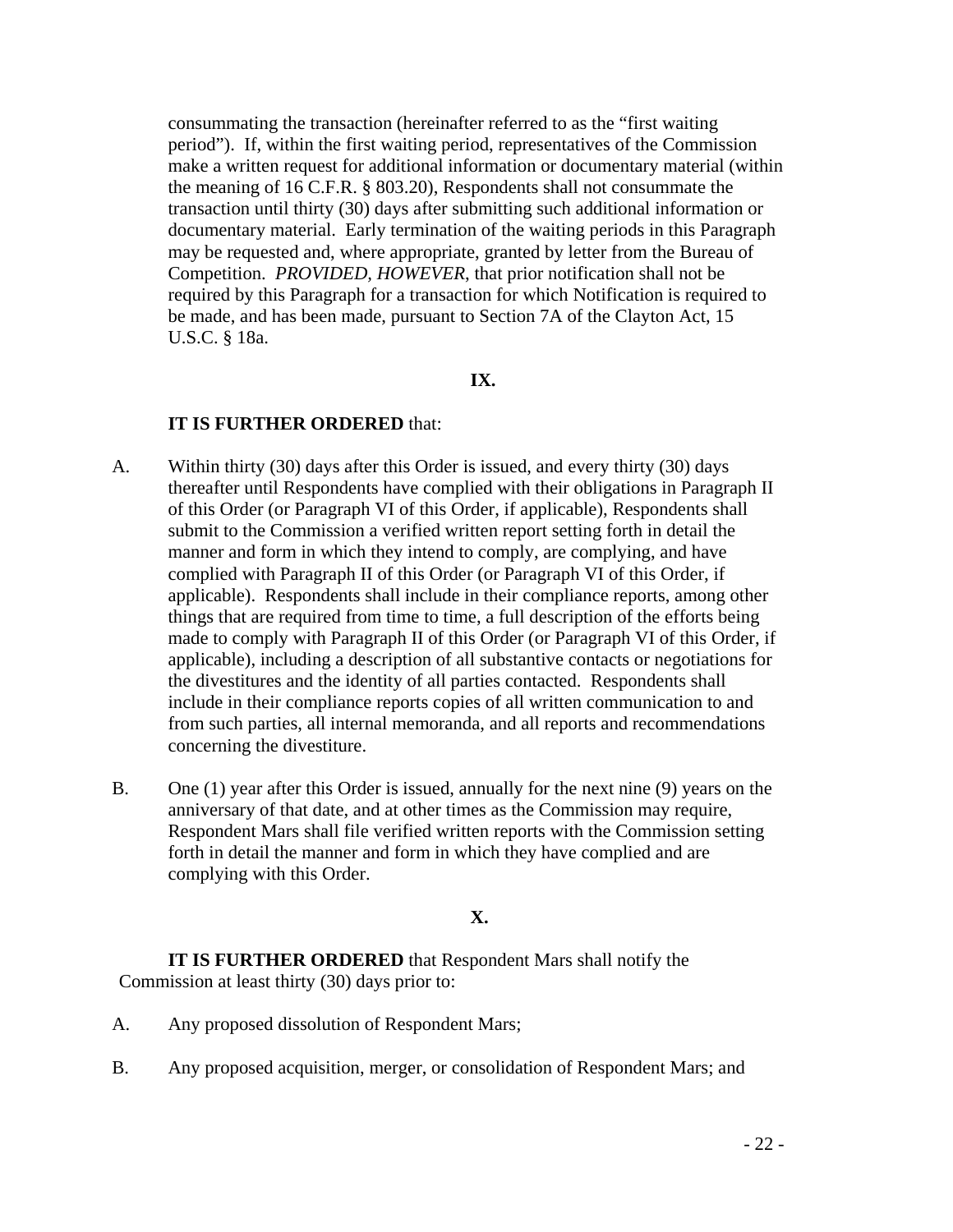C. Any other change in Respondent Mars including, but not limited to, assignment and the creation or dissolution of subsidiaries, if such change may affect compliance obligations arising out of this Order.

## **XI.**

**IT IS FURTHER ORDERED** that, for purposes of determining or securing compliance with this Order, and subject to any legally recognized privilege, and upon written request and upon five (5) days notice to the applicable Respondent made to its principal United States offices, registered office of their United States subsidiaries, or headquarters addresses, such Respondent shall, without restraint or interference, permit any duly authorized representative of the Commission:

- counsel, to all facilities and access to inspect and copy all books, ledgers, this Order, which copying services shall be provided by such Respondent at the A. Access, during business office hours of such Respondent and in the presence of accounts, correspondence, memoranda, and all other records and documents in the possession or under the control of such Respondent related to compliance with request of the authorized representative(s) of the Commission and at the expense of such Respondent; and
- B. The opportunity to interview officers, directors, or employees of such Respondent, who may have counsel present, related to compliance with this Order.

## **XII.**

**IT IS FURTHER ORDERED** that this Order shall terminate on November 30, 2027.

By the Commission.

Donald S. Clark Secretary

SEAL: ISSUED: November 30, 2017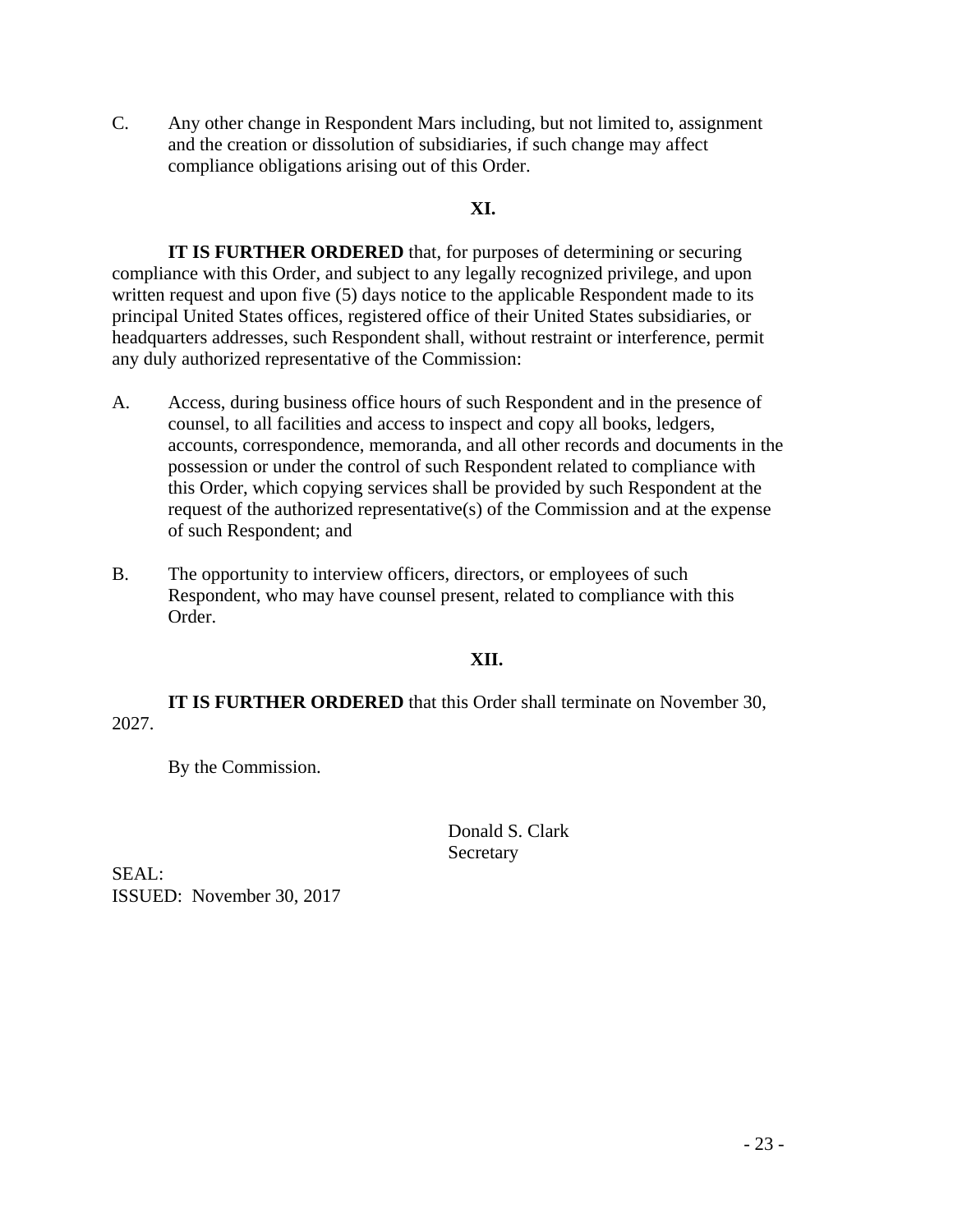## **NON-PUBLIC APPENDIX A Relevant Notice Areas**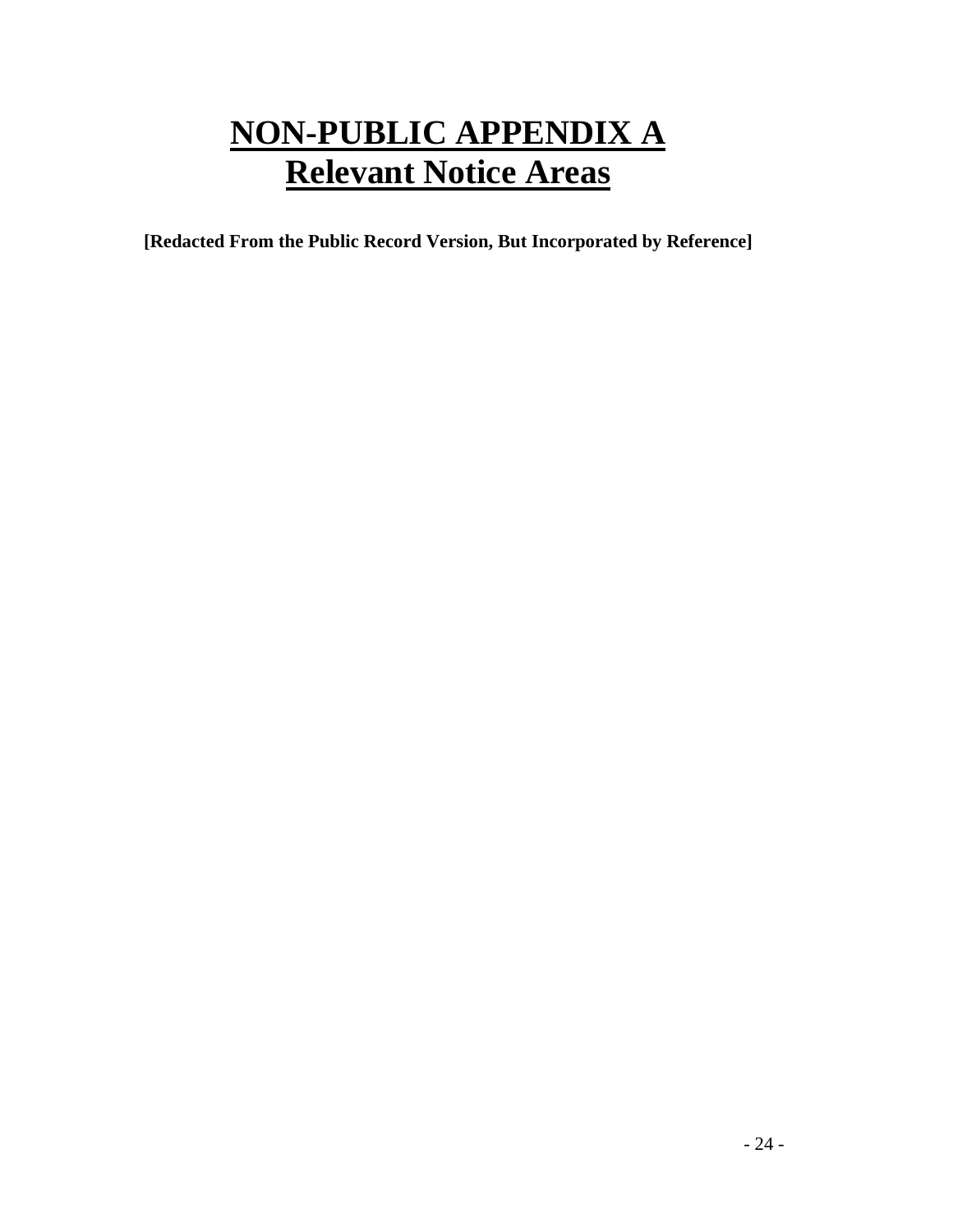# **APPENDIX B Monitor Agreement**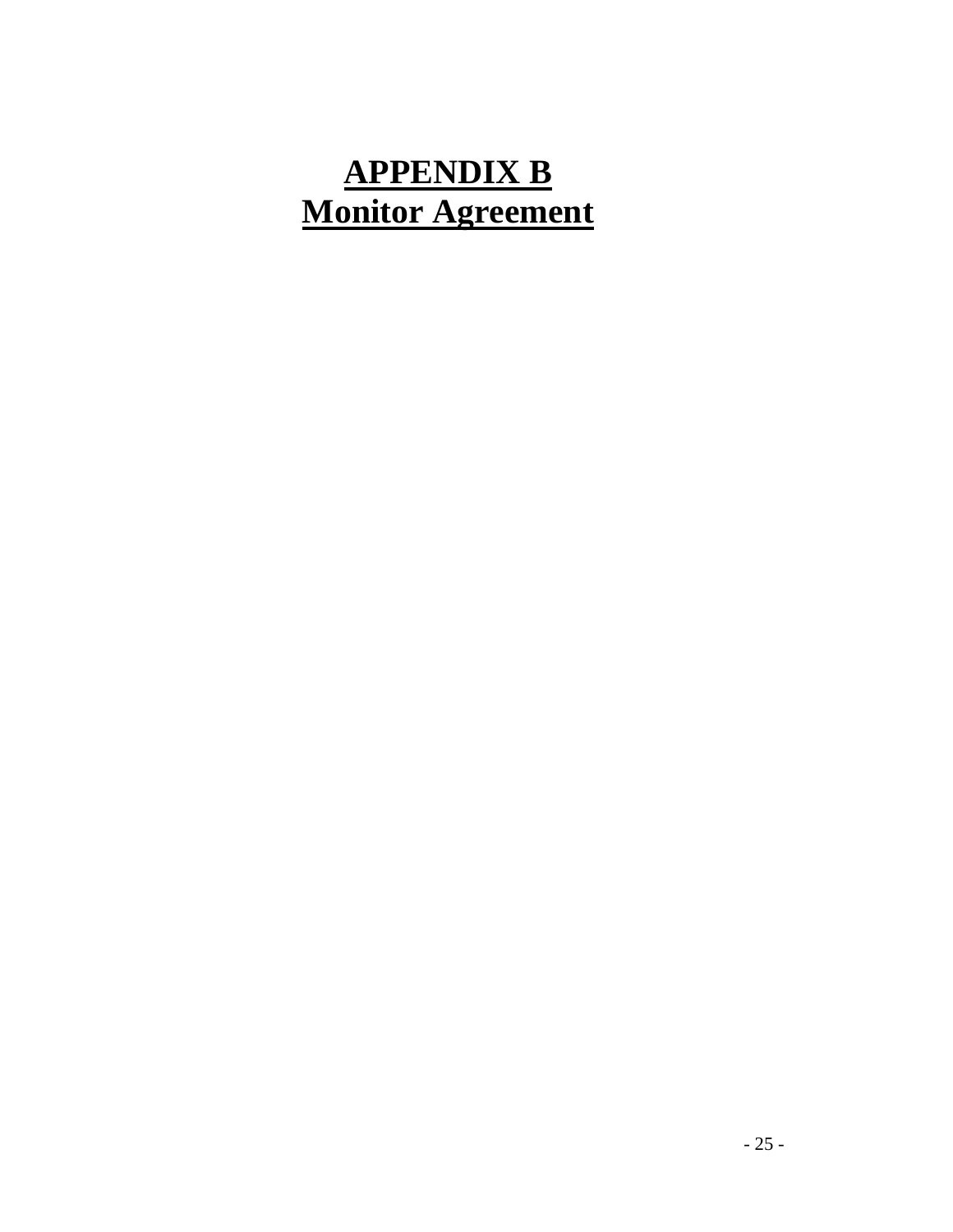# **NON-PUBLIC APPENDIX C Monitor Compensation**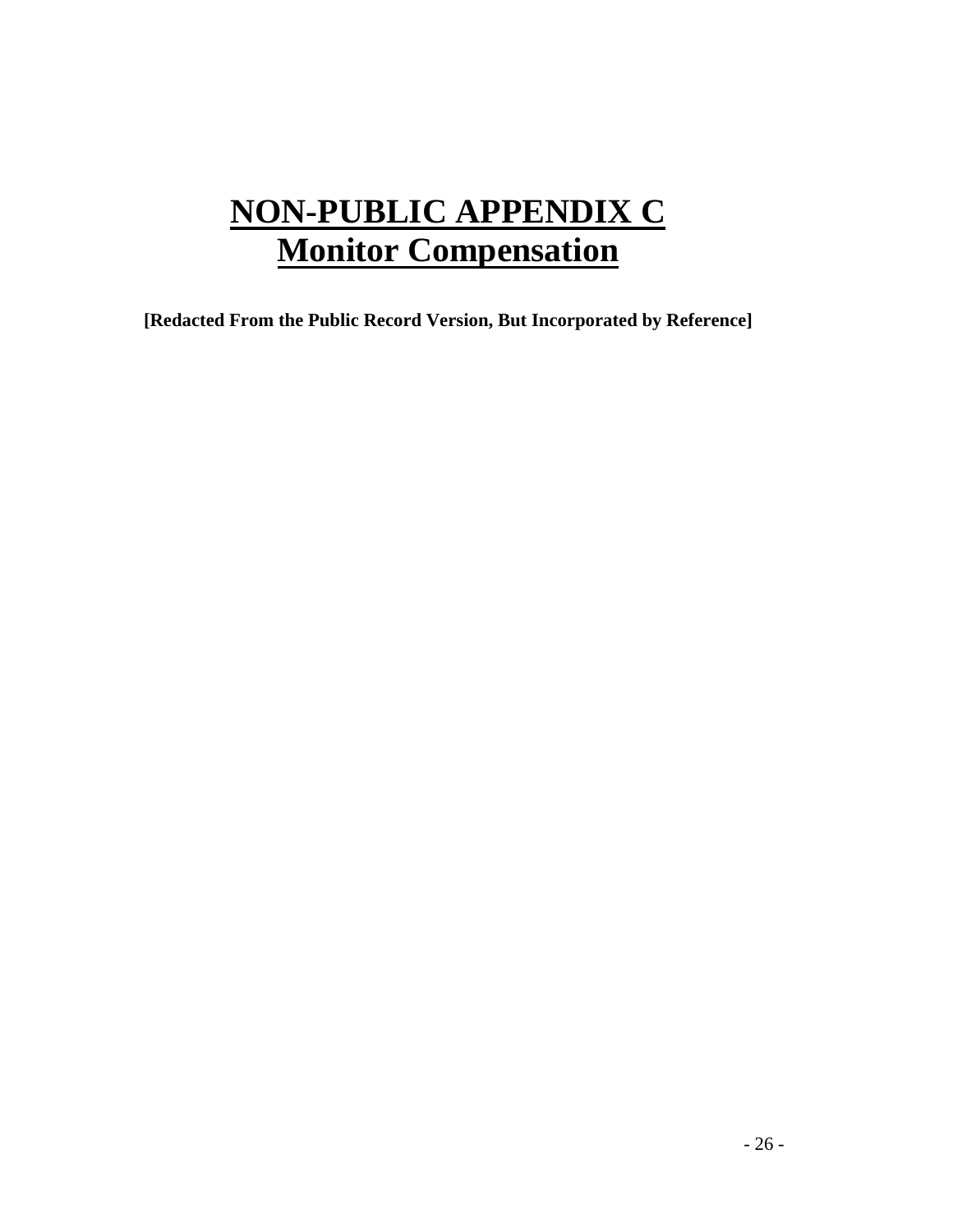# **NON-PUBLIC APPENDIX D NVA Divestiture Agreements**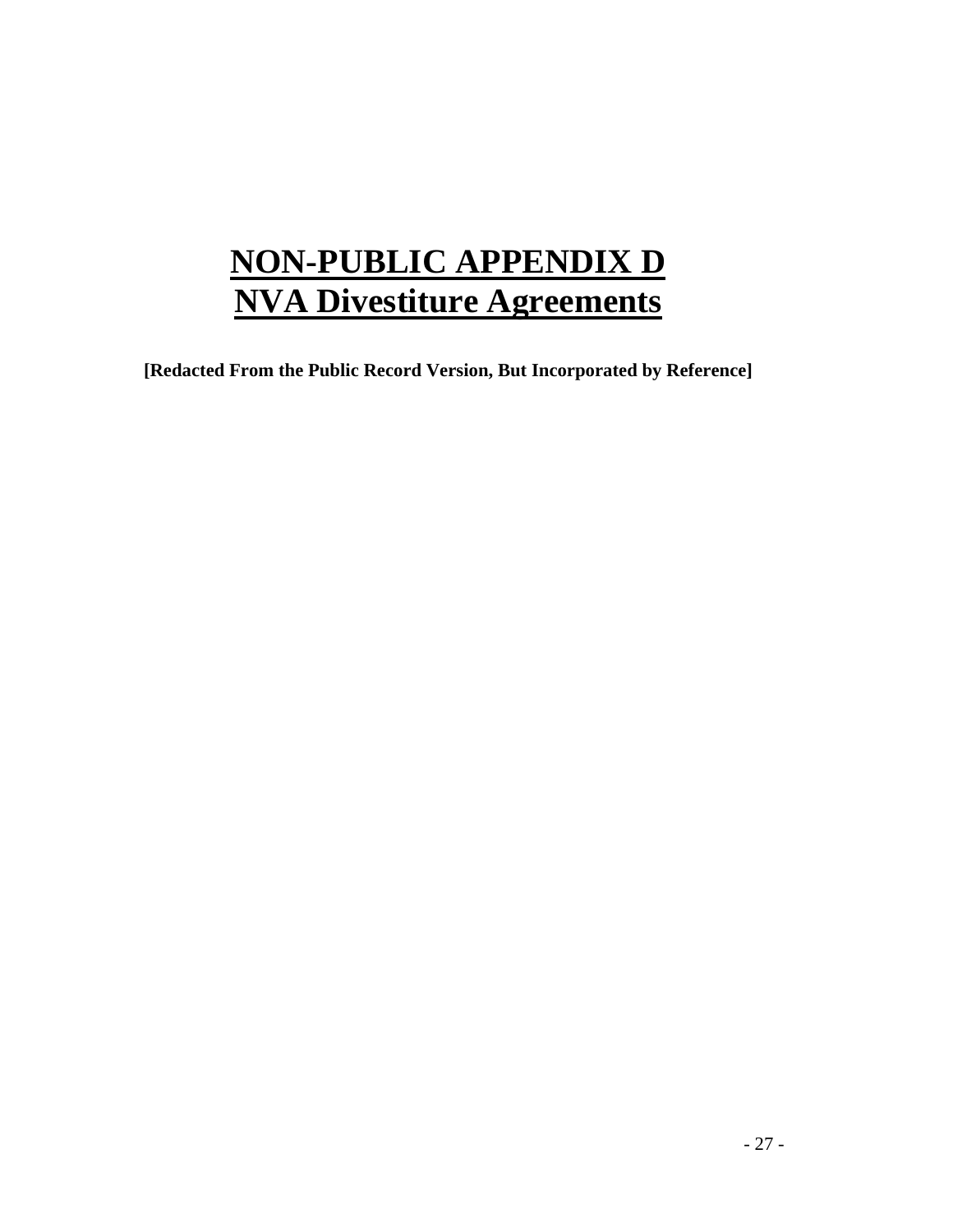# **NON-PUBLIC APPENDIX E Pathway Divestiture Agreements**